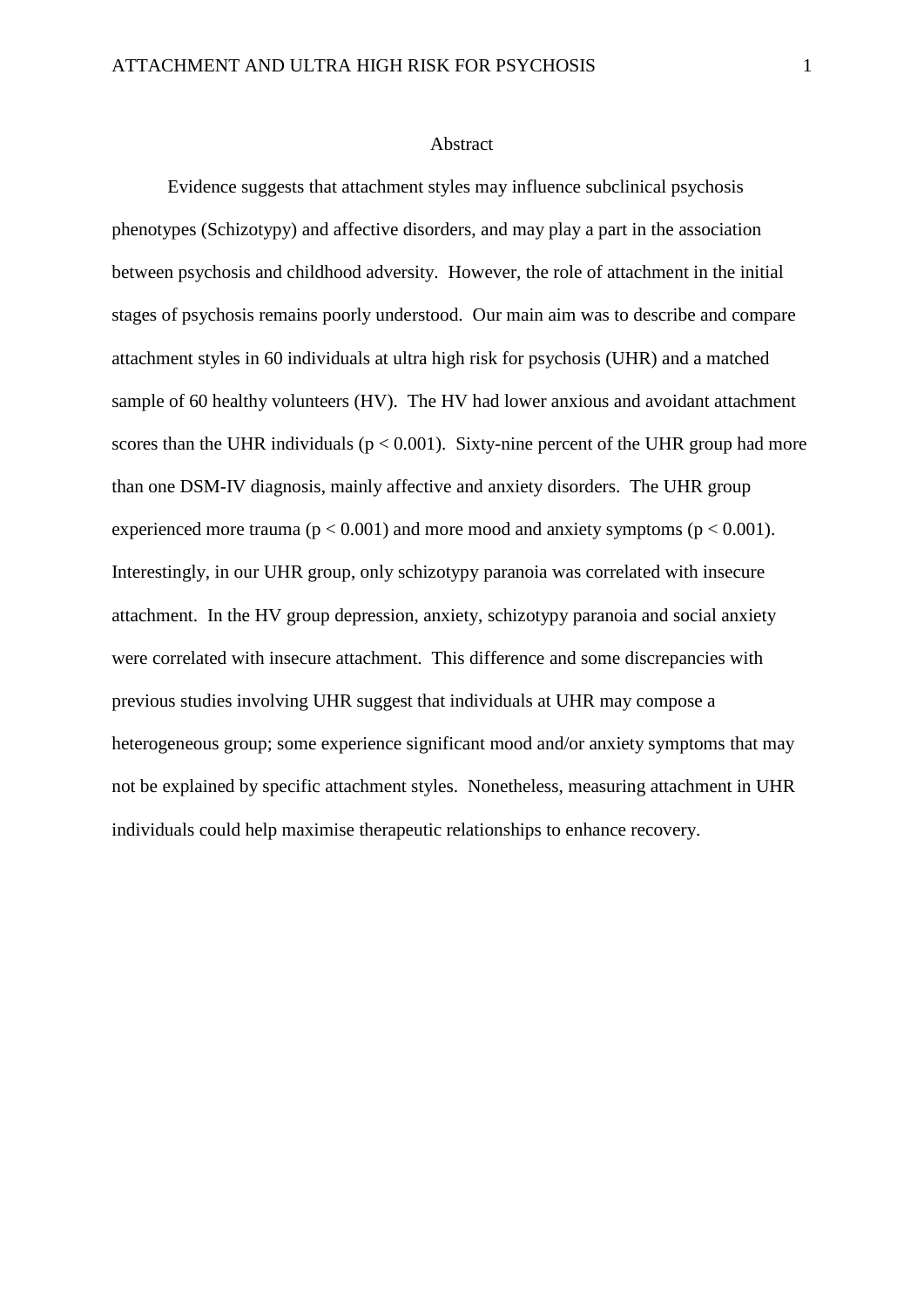Attachment Styles and Clinical Correlates in People at Ultra High Risk for Psychosis

Attachment theory provides a framework for understanding the influence of interpersonal relationships on the development and progression of psychosis (Berry, Wearden, Barrowclough and Liversidge, 2006). In recent years a growing amount of studies have applied Bowlby's (1969; 1973; 1980) attachment theory to further understanding of how psychosocial factors impact on the susceptibility, development and course of psychotic disorders (Berry, Barrowclough & Wearden, 2007), in addition to informing effective interventions (Mathews et al., 2014).

Attachment theory (Bowlby, 1969; 1973; 1980) proposes that early experiences with primary caregivers provide a prototype for all subsequent relationships. It is assumed that the responsiveness of attachment figures generates beliefs concerning how acceptable the self is and how others will respond in times of distress (Pietromonaco & Feldman Barrett, 2000). These internal 'working models'(Bowlby, 1973) are fundamental in determining an individual's attachment style due to their influence on behaviour and cognitive and affective processes (Mikulincer, Shaver & Pereg 2003). Supportive early experiences engender positive working models and result in a secure attachment style. Conversely, an insecure attachment style is defined by negative working models following adverse interpersonal relationships (Bowlby, 1969).

Most attachment measures reveal two dimensions of insecure attachment (Brennen, Clark & Shaver, 1998): [1] *anxious*, associated with the model of the self, and [2] *avoidant*, associated with model of others (Wickham, Stiko & Bentall, 2015). An anxious attachment style is characterised by a strong need for closeness and approval from others, worries about relationships, negative self-image and fear of being rejected or abandoned; whereas a negative image of others, compulsive self-reliance, fear of depending on others, a preference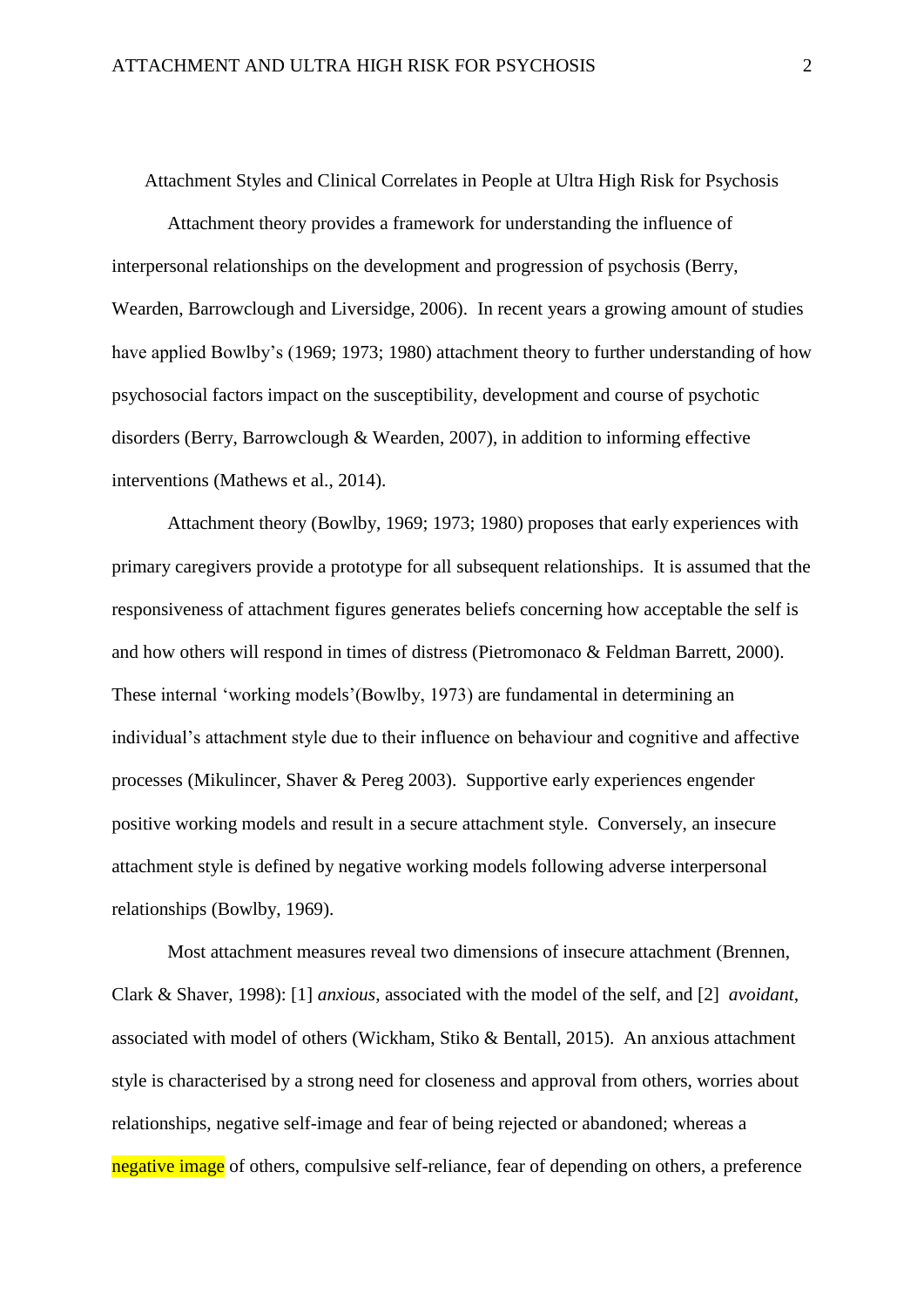for emotional distance from others and social withdrawal typify an avoidant attachment style (Berry et al., 2006; Mikulincer et al., 2003).

Two recent systematic reviews (Gumley, Taylor, Schwannauer & MacBeth, 2014; Korver-Nieberg, Berry, Meijer & Haan, 2014) of the attachment and psychosis literature reported similar findings. Both reviews agreed that attachment style is a relevant construct to improve understanding of the development, course and treatment of psychosis. Gumley et al. (2014) reported that poor engagement with services, experiences of trauma, greater positive and negative psychotic symptoms, increased depression and lower quality of life were all associated with insecure attachment. They concluded that avoidant attachment may impede recovery from psychosis and argued that attachment theory offered important insights for predicting transition in those at risk of developing psychosis. Korver-Nieberg et al. (2014) replicated the majority of these findings, with the additional interpretation that improving attachment security before attempting to address the experience of psychosis could be beneficial. A recent study has also suggested that an anxious type of attachment style is predominant in psychosis samples and advised that this could be explored as a potential risk factor (Harder, 2014). The most recent large sample study found that attachment anxiety predicted severity of positive and affective symptoms; that both attachment anxiety and avoidance were associated with severity of hallucinations and persecution and that attachment avoidance was not associated with negative symptoms (Korver-Nieberg, Berry, Meijer, Haan and Ponizovsky, 2015).

A criticism of this work with psychotic samples is that the majority are conducted with individuals with established or chronic psychosis, with first-episode psychosis (FEP) samples unrepresented Gumley et al. (2014). Moreover, there still is a paucity of work that specifically considers the pattern of attachment in people at a higher risk of developing a psychotic illness relative to the general population. Whilst not objectively measuring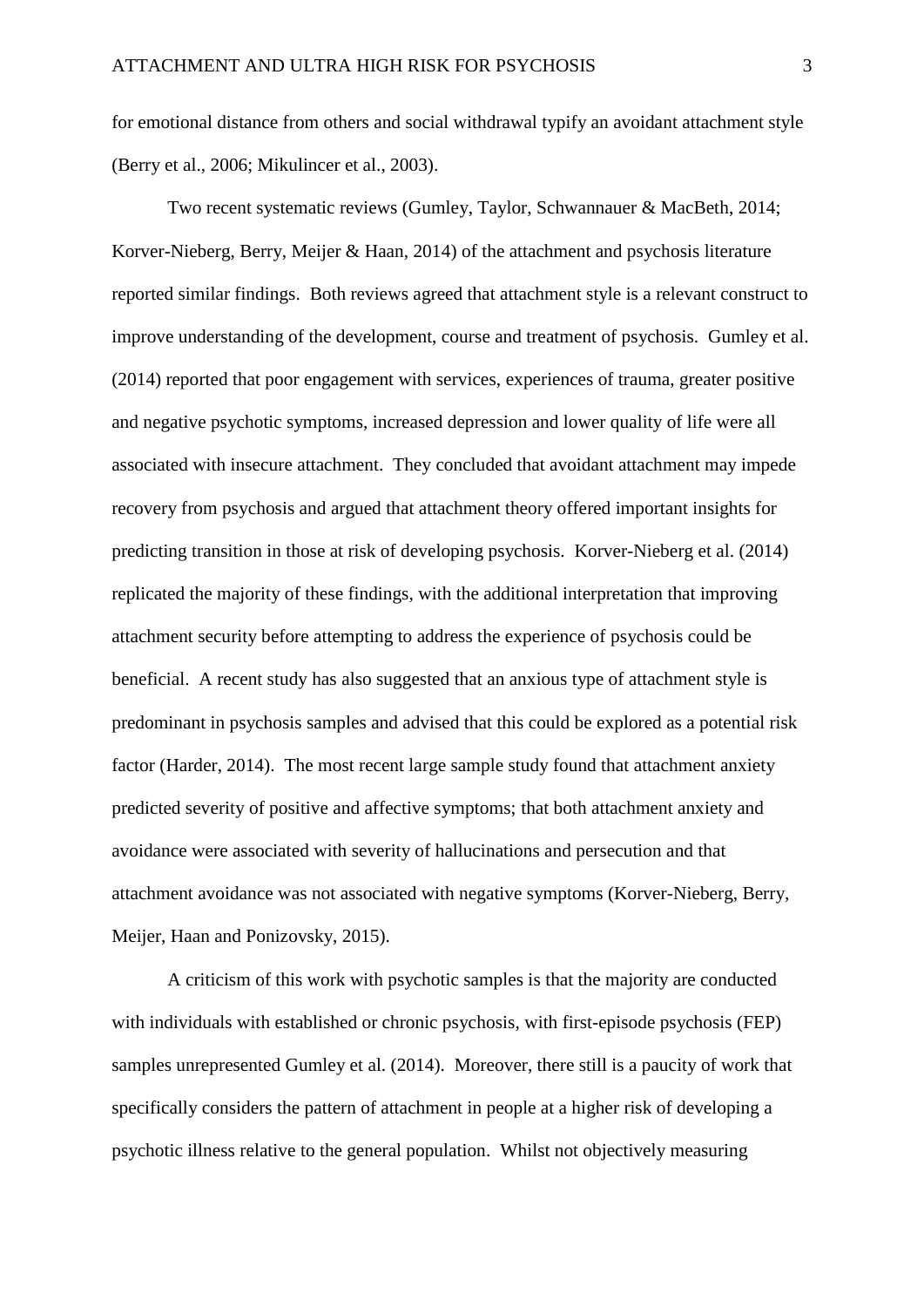attachment styles, studies with cohorts at high risk for developing psychosis (HR; Yung et al., 1996) have demonstrated the important role played by family relationships in the susceptibility to, and progression of, psychosis. For example, young adoptees at genetic risk for schizophrenia (high risk adoptees) in dysfunctional families had above normal rates of schizophrenia compared to high risk adoptees in families deemed by clinical evaluation to have healthy rearing patterns, where incidence rates were analogous to the general population. This suggests that there is a protective effect for high risk individuals raised in healthy, nurturing family environments (Tienari et al., 2004). In concurrence, higher frequencies of emotional involvement, positive remarks and warmth from parents were associated with decreased prodromal symptoms and enhanced social functioning at a three month follow up in individuals at UHR (O'Brien et al., 2006). Furthermore, parents with offspring at UHR displayed lower expressed emotion (EE) components e.g. warmth, acceptance, than parents of offspring with an established diagnosis of a chronic psychotic disorder (McFarlane & Cook, 2007). The authors concluded that the differences were related to stage and progression of illness, as parent's EE increased in response to the decreasing social functioning and symptoms of a developing psychotic disorder. The variables measured in these studies are indicative of insecure attachment and therefore attest to the importance of healthy relationships in the development and improvement of psychotic disorders.

To our knowledge, only two studies (Gajwani, Patterson & Birchwood, 2013; Quijada, Tizón, Artigue, Kwapil & Barrantes-Vidal, 2012) have specifically investigated attachment in UHR samples. One study reported that 80% of their sample was insecurely attached (Gajwani et al., 2013) and the other reported that only 6.5% were securely attached (Quijada et al., 2012), suggesting that a high proportion of people at UHR for psychosis endorse insecure attachment styles. However, the samples in these studies were relatively small (N= 51 and 31 respectively), precluding any confidence in the generalisability of the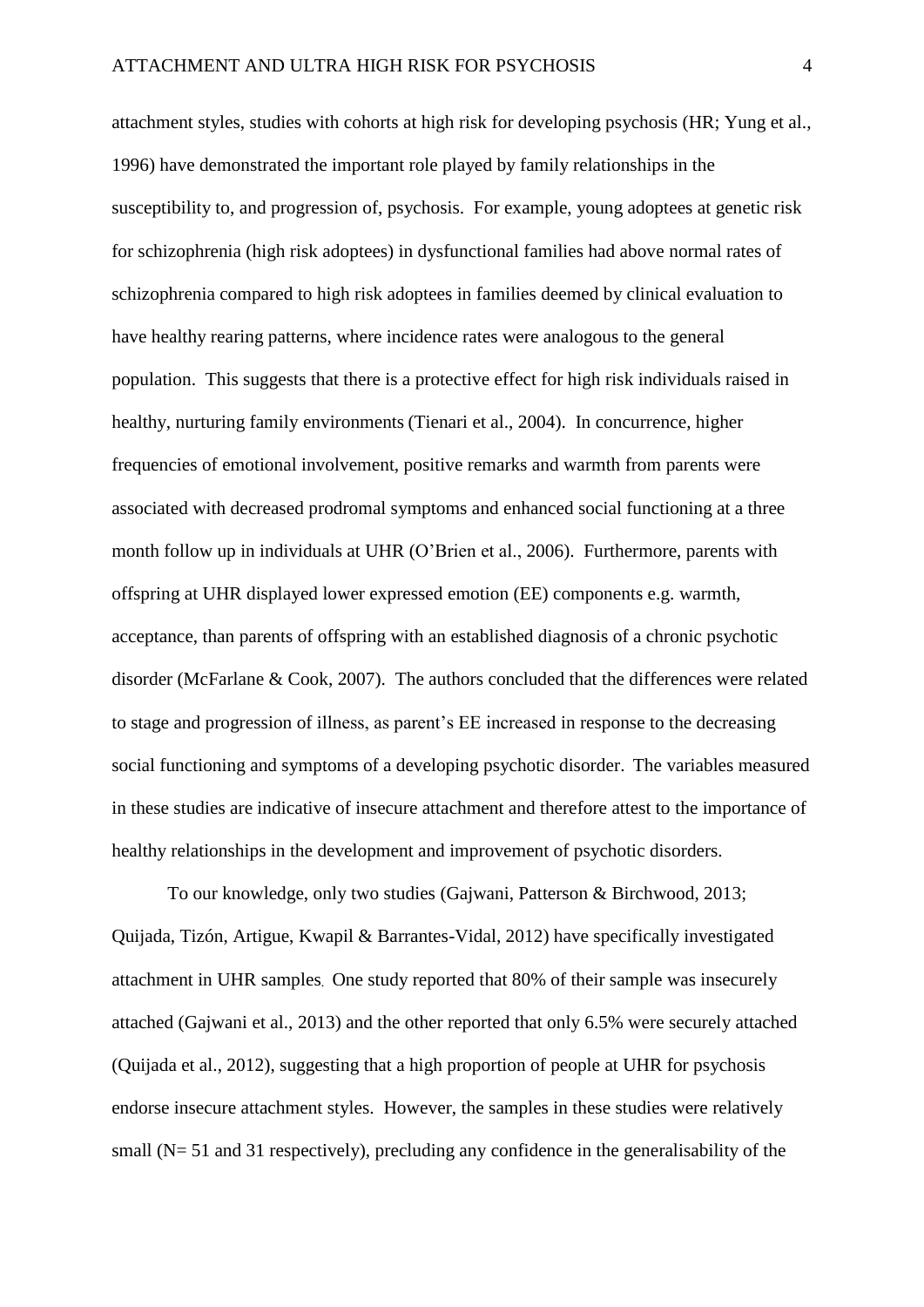results. Insecure attachment was significantly associated with greater depression, anxiety, and social anxiety; this was particularly applicable for individuals with an anxious attachment styles (Gajwani et al., 2013). In contrast, Quijada et al. (2012) found there was no relationship between attachment styles and psychotic symptoms or functioning at a baseline assessment.

To explore whether attachment styles map to symptom profile and identify any associations between attachment style and psychopathology it is necessary to explore a range of measures and their relation to insecure attachment. Evidence reliably reveals a relationship between childhood adversity and psychosis in adulthood and latest research indicates that current attachment styles can influence that association (Skito, Bentall, Shevlin, O'Sullivan & Sellwood, 2014). Therefore, it is important to consider traumatic experiences within the context of current attachment styles in interventions for HR individuals. Also, it has been proposed that demonstrating insecure forms of attachment are associated with the subclinical psychosis phenotype (Schizotypy) will help to identify any influence they have in the pathway from early relationship problems to psychosis (Sheinbaum, Bedoya, Ros-Morente, Kwapil, Barrantes-Vidal, 2013). Lastly, in light of the evidence supporting the association between insecure attachment and affective disorders (Roberts, Gotlib, & Kassel, 1996), and the finding that affective dysregulation in early psychosis is a predictive factor for transition to psychosis (Yung et al., 2003), it is important to explore the relationship between these disorders and attachment styles in this HR sample. The inclusion of these measures in our study will facilitate exploration of these factors.

Since psychotic symptoms are considered to be on a continuum with normal experiences, the use of non-clinical samples in attachment and psychosis research is informative. The Korver-Nieberg et al. review (2014) cited 8 articles investigating attachment and its association with psychotic phenomena in exclusively non-clinical samples;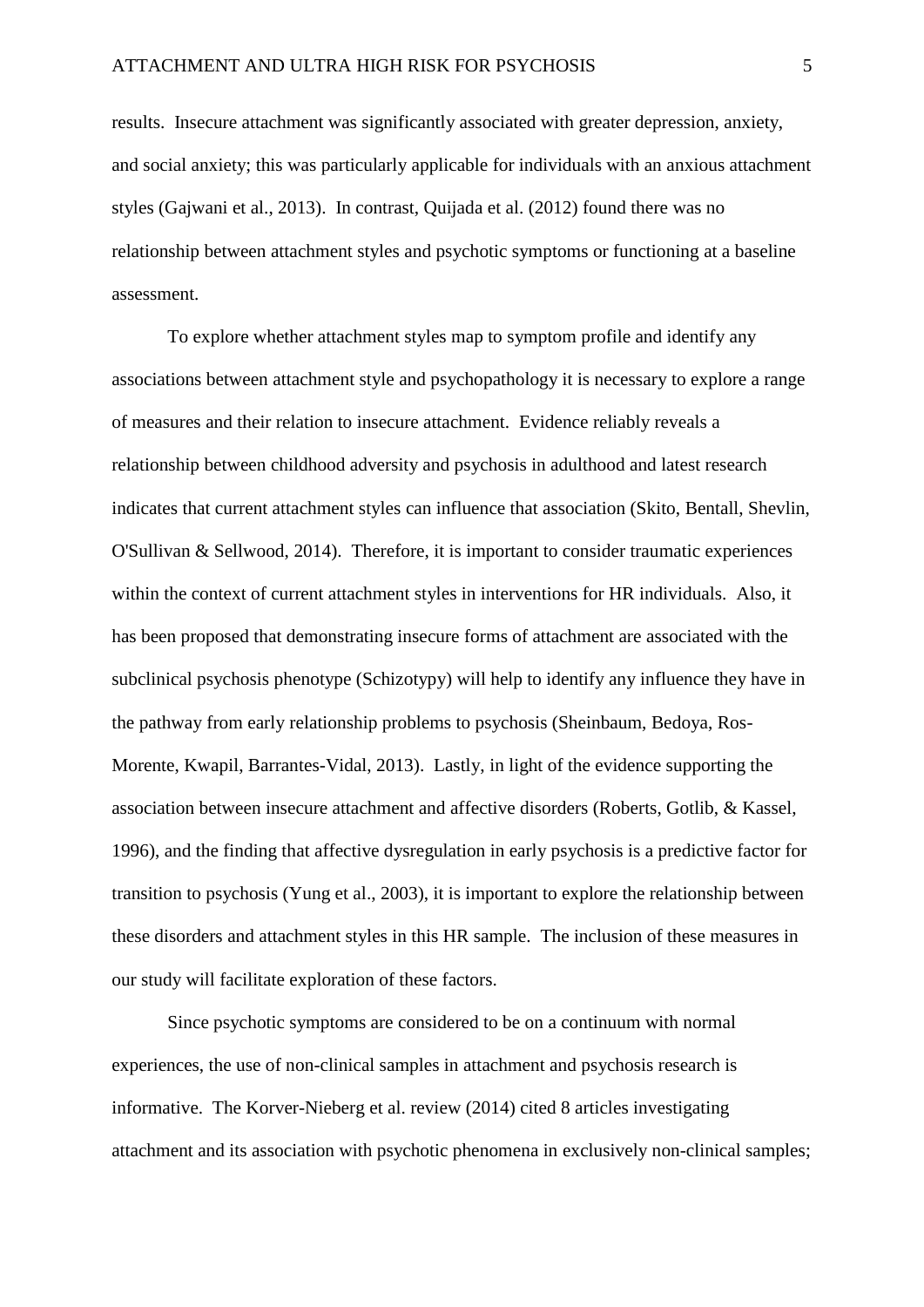with the majority investigating associations between attachment and schizotypal personality traits. Results revealed that both anxious and avoidant attachment has been associated with positive schizotypy generally and paranoia specifically. An avoidant attachment style has also been associated with negative symptoms generally and social anhedonia specifically.

This study contributes to the existing literature in two important ways; firstly, by providing additional evidence to help clarify whether attachment has a role in the development of psychosis. As stated above, the majority of studies exploring attachment in psychotic disorders were conducted with chronic patients, so the role of attachment in the initial stages of psychosis remains inadequately understood (Gumley et al., 2014; Quijada et al., 2012). When studying attachment in established FEP or chronic psychosis, it is not possible to understand what impact the episode of psychosis has had on attachment styles, i.e. whether any attachment difficulties predated, or were a consequence of the illness. Looking at an UHR sample could theoretically reveal the influence of attachment on the development and progression of psychosis, or the converse.

Secondly, it may provide further support for the claim that identifying patients' attachment styles early can help with planning and tailoring therapeutic goals and intervention approaches (Quijada et al, 2012). This is paramount, in light of the conjecture that delaying treatment in UHR patients impairs both pathological and functional prognosis (Clarke et al., 2006; Norman & Malla, 2001). Psychosocial interventions can be as effective as medication in UHR individuals (Bentall & Morrison, 2002) but requires engagement in the therapy by the patient and an ability to form an effective working relationship with the therapist (Lecomte et al., 2008). As these qualities are developed more successfully in the early stages of illness (Bechdolf et al., 2006) and affected by an individual's attachment style (Tait, Birchwood & Trower, 2004) timely knowledge of attachment styles can maximise treatment efforts.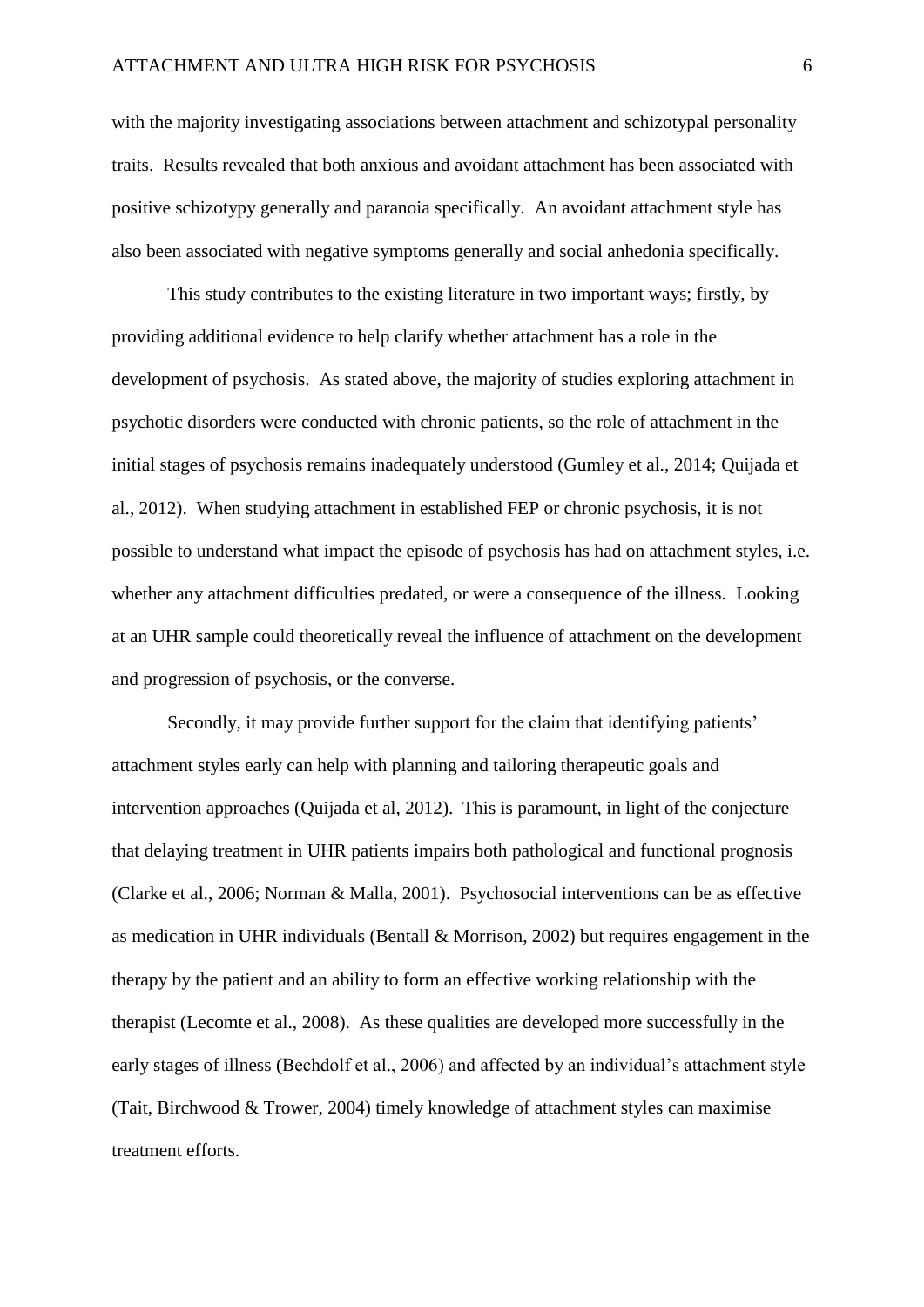Taking all previous evidence into consideration, it is possible to surmise that exploring attachment in UHR individuals will provide insight into affective, cognitive and interpersonal functioning and this could facilitate identification of those most at risk of impairment in the attachment domain and elucidate possible targets for timely treatment (Couture, Lecomte & Leclerc, 2007). Hence, the first aim of this paper was to describe attachment styles in sample of individuals at UHR for psychosis and compare them with a matched sample of healthy volunteers. As clinical samples usually have significant experience of treatment and/or have been exposed to potentially traumatic events that may manifest as psychotic experiences (Tiliopoulos & Goodall, 2009), the inclusion of a matched healthy sample eliminates the confounding effects of treatment and knowledge of the diagnosis. Also, it is necessary to characterise the attachment styles within the general population from which the at-risk individuals have been identified, especially in relatively rare conditions such as psychotic illness (Lee et al., 2007). Our second aim was to compare the relationship between attachment styles and affective symptoms, schizotypy and psychological trauma histories in both samples in order to explore whether attachment styles map to symptom profiles and identify any associations between attachment style and relevant psychopathology to psychosis risk.

# **Method**

## **Setting**

The study was conducted in an early intervention service (EIS) in psychosis which offers management for people aged 14–35 years suffering from first-episode psychosis (FEP) in the East of England, UK. This EIS also accepts referrals of people at UHR aged 16–35. Referrals are accepted from multiple sources including general practitioners, other mental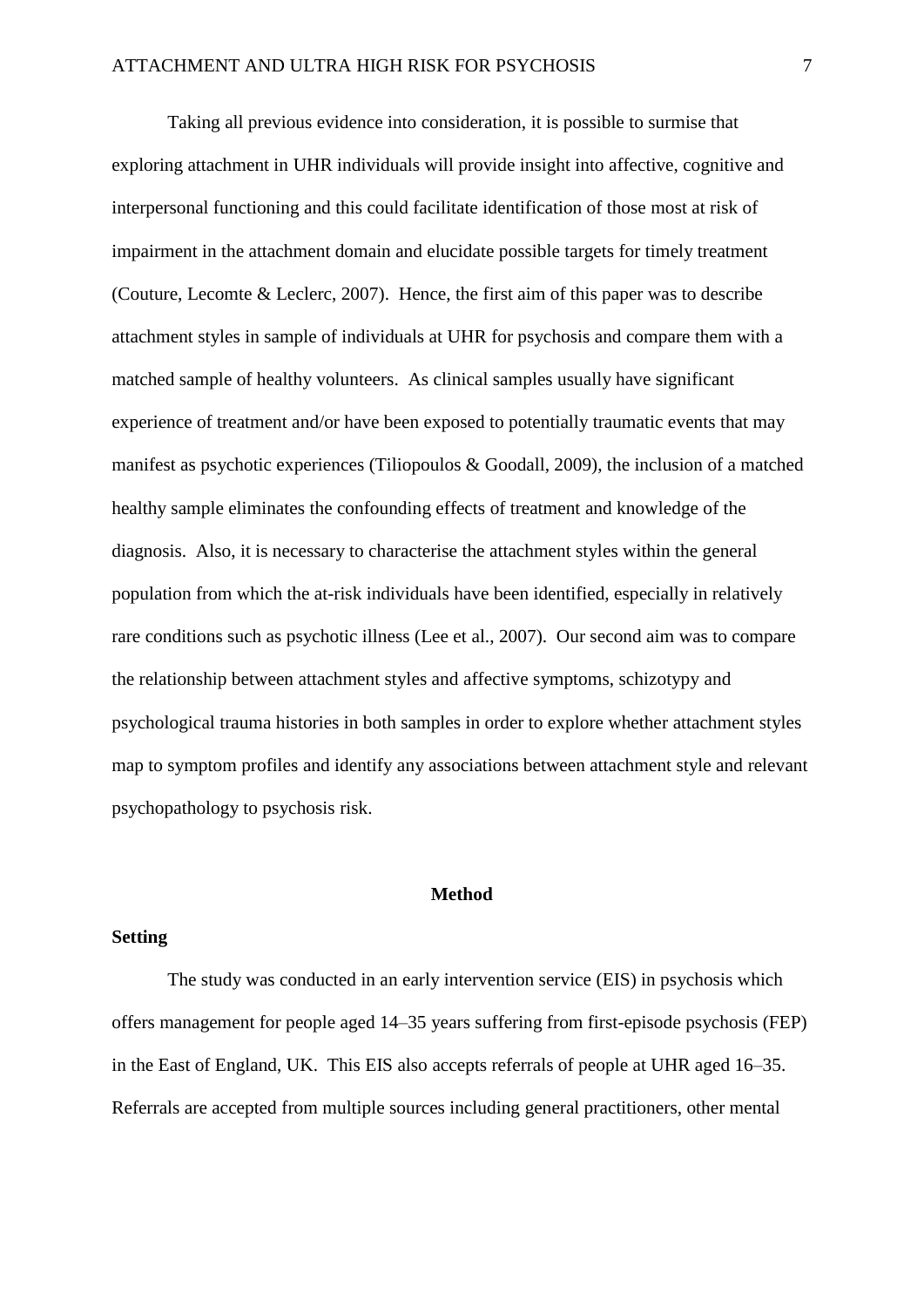health services, school and college counsellors, relatives and self-referrals (Cheng et al., 2011).

#### **Sample**

A consecutive cohort of 60 help-seeking individuals, aged 16–35, referred to the EIS from February 2010 to September 2012 met criteria for UHR, according to the Comprehensive Assessment of At Risk Mental States (CAARMS) (Yung et al., 2005). Notably, the majority of help-seekers among this particular group that were referred to our clinical service agreed to be assessed and monitored in the context of this project. Thirtynine (17%) referrals received during the 2-year period declined assessment; therefore, their clinical status could not be ascertained. From the CAARMS assessment, UHR individuals were divided into three groups based on whether they were mainly characterised by: i) vulnerability traits (family history of psychosis in first degree relative plus significant drop in functioning levels within past 12 months), ii) attenuated psychotic symptoms, or iii) brief limited intermittent psychotic symptoms (BLIPS). In our sample, all individuals fulfilled criteria for the attenuated psychotic symptoms' group. Seven individuals (11.7%) also qualified for the vulnerability traits' group. Intake exclusion criteria included: i) acute intoxication or withdrawal associated with drug or alcohol abuse or any delirium, ii) confirmed intellectual disability (Wechsler Adult Intelligence Scale — tested IQ b70), or iii) prior total treatment with antipsychotics for more than one week. During the same period (February 2010–September 2012), a random sample of 60 healthy volunteers (HV) was recruited by post, using the Postcode Address File (PAF®) provided by Royal Mail, UK. Healthy volunteers interested in the study could only participate if they were aged 16–35, resided in the same geographical area as UHR participants (East of England), and did not have previous contact with mental health services. They were recruited for the exclusive purpose of this research.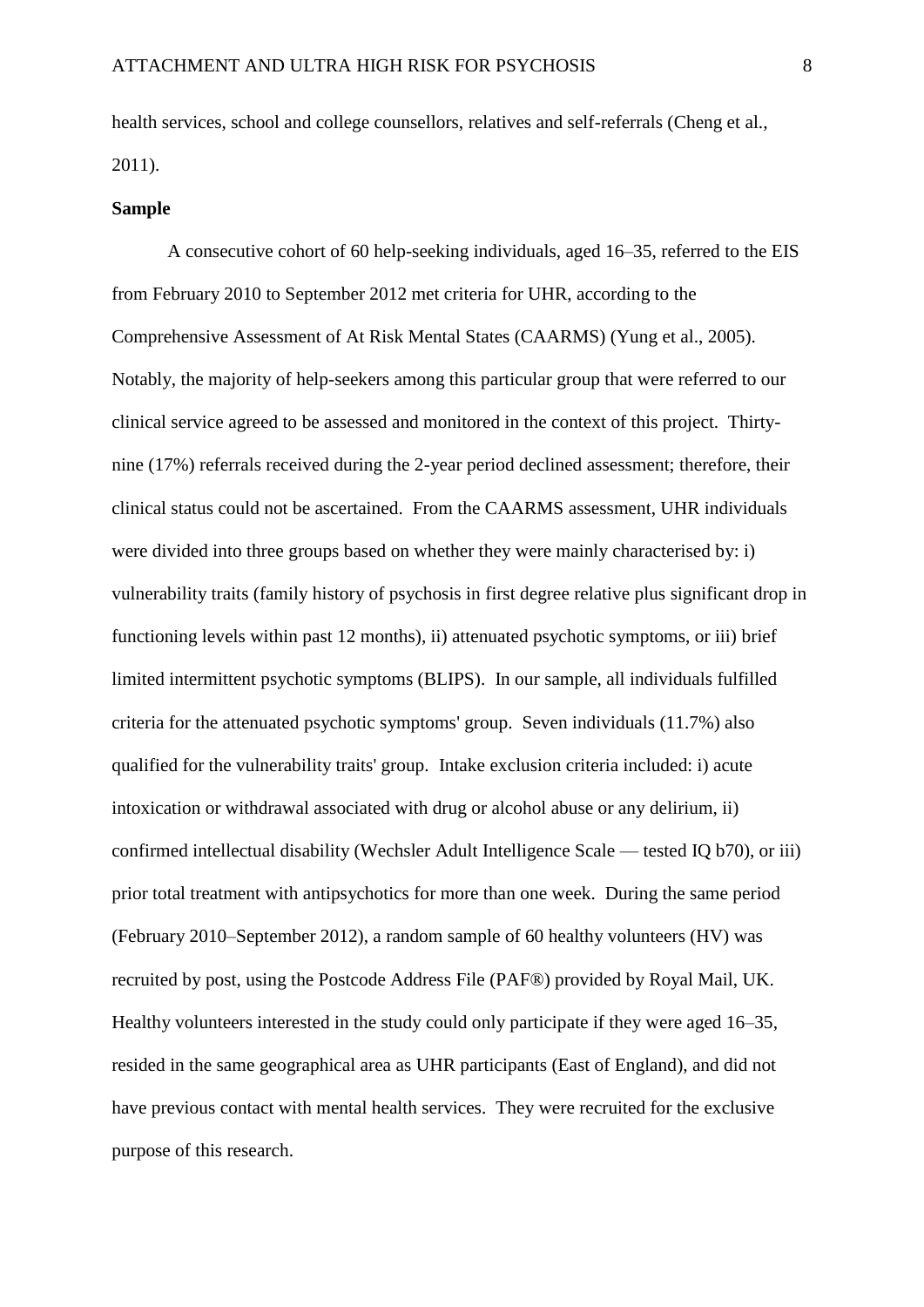#### **Procedure**

Following recruitment, HV and UHR participants underwent the same structured interviews and completed a battery of questionnaires under the direction of a senior clinical researcher. The interviews took place in the EIS, primary care practices or participants' homes. For HV participants, the process was completed in one session and typically within 90 minutes. All UHR referrals during the trial period were offered assessment which potentially involved at least 3 sessions. The procedure commenced with an initial assessment conducted by a medic and a senior research clinician. This was followed by a CAARMS questionnaire conducted by a senior research clinician trained in its use, the collection of socio-demographic information and provision of the study information sheet. Subsequently, feedback concerning the outcome of the CAARMS assessment was provided and if appropriate, consent obtained. The remaining battery of scales was than completed. This process could last up to two hours for each participant. Attempts were made to complete the entire battery in this session, to prevent the possibility that the participant would drop out and result in missing data and to ensure that there was a distinct gap between each of the 3 monthly sessions. However, if this was not possible, every effort was made to ensure the data collection was completed within 2 weeks. Individuals not meeting the UHR criteria were referred to more appropriate mental health teams, according to symptoms and needs.

## **Participant Compensation**

Healthy volunteers received £50 for their initial session and another £50 for completing all sessions. Although UHR participants were not offered financial compensation, they were offered regular follow-up sessions every 3 months over a 2 year period. These monitoring sessions would not have been offered as part of their usual care by the National Health Service (NHS) in England at the time of this study.

# **Measures**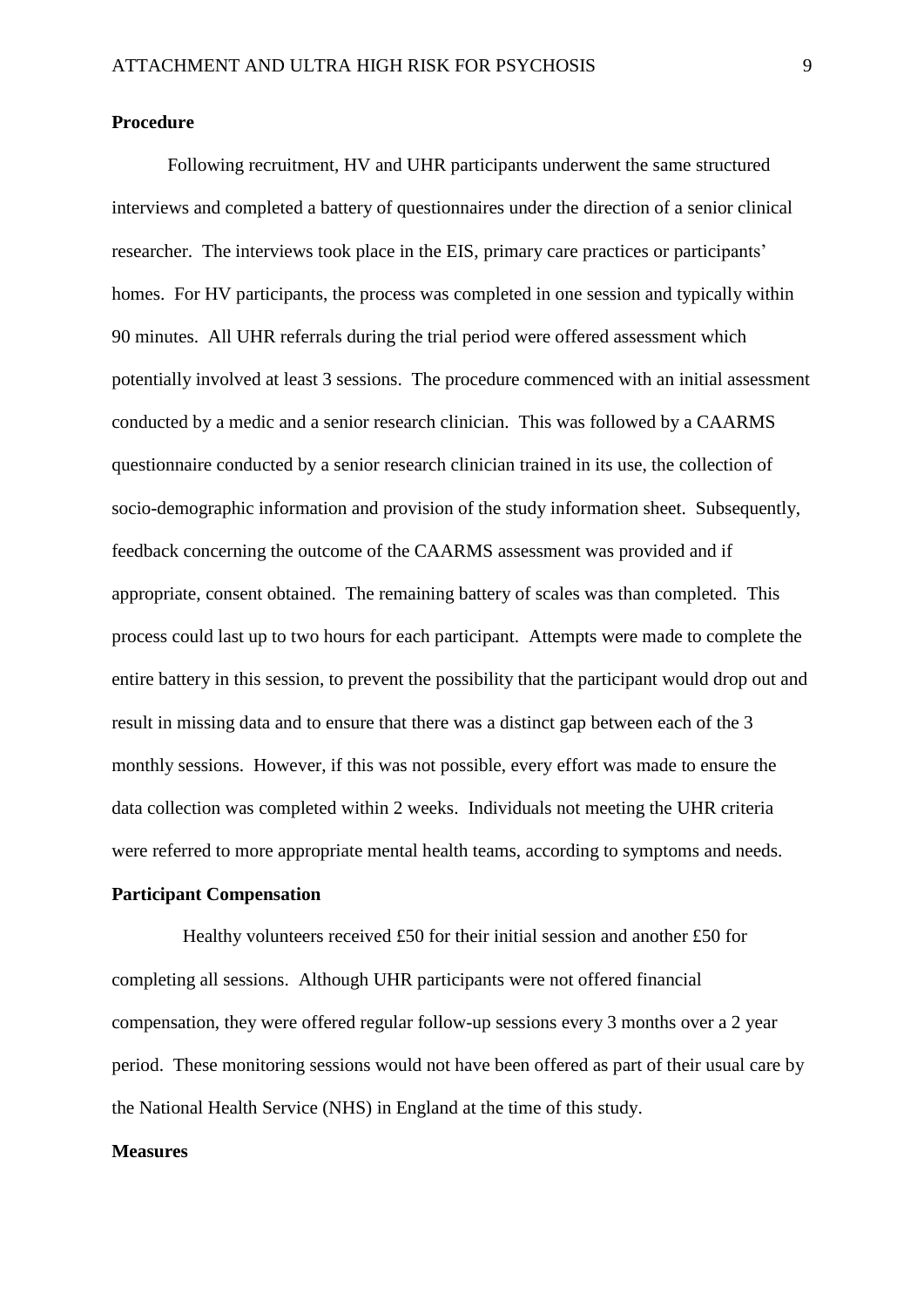**Sociodemographic profile.** This information comprised age, gender, ethnicity and marital status.

**Attachment Styles.** The Psychosis Attachment Measure (PAM, Berry et al., 2006) is a self-report measure specifically designed to assess current attachment styles in individuals with psychosis. It avoids focus on specifically romantic relationships as they can be less relevant to individuals with psychosis, who are often socially isolated (Berry et al., 2006). The PAM comprises of 16 items; eight items assessing attachment avoidance and eight items assessing attachment anxiety. All items are scored on a 4 point Likert scale from 0–3 with the response options of 'Not at all', 'A little', 'Quite a bit' and 'Very much'. Total scores were calculated for each subscale by averaging individual item scores resulting in a possible range of scores from 0 to 3 for each of the anxiety and avoidance subscales; higher scores reflected higher levels of anxiety and avoidance. A high overall total score indicated an overall insecure attachment style.Studies using the PAM tend not to report attachment styles in samples as the measure is not designed to facilitate categorisation of attachment styles. However, previous research (Kvrgic et al., 2011) has described a method to calculate a difference score between the attachment anxiety and attachment avoidance subscales to identify whether participants demonstrated a predominantly anxious or avoidant attachment style. This method was employed in the present study by calculating the difference in individual scores between the anxiety subscale and the avoidance subscale, respectively (ranging from -3 to 3). A positive anxiety–avoidance difference indicates that individuals have a more anxious less avoidant attachment style, and the converse for a negative difference. Equally rated subscales indicate a balanced attachment style (Kvrgic et al., 2011). Previous research has shown the PAM to have good reliability and validity in clinical and non-clinical samples (Berry et al., 2006; Berry, Barrowclough & Wearden, 2008). Whilst the PAM has been used extensively, the few studies using it to measure attachment in UHR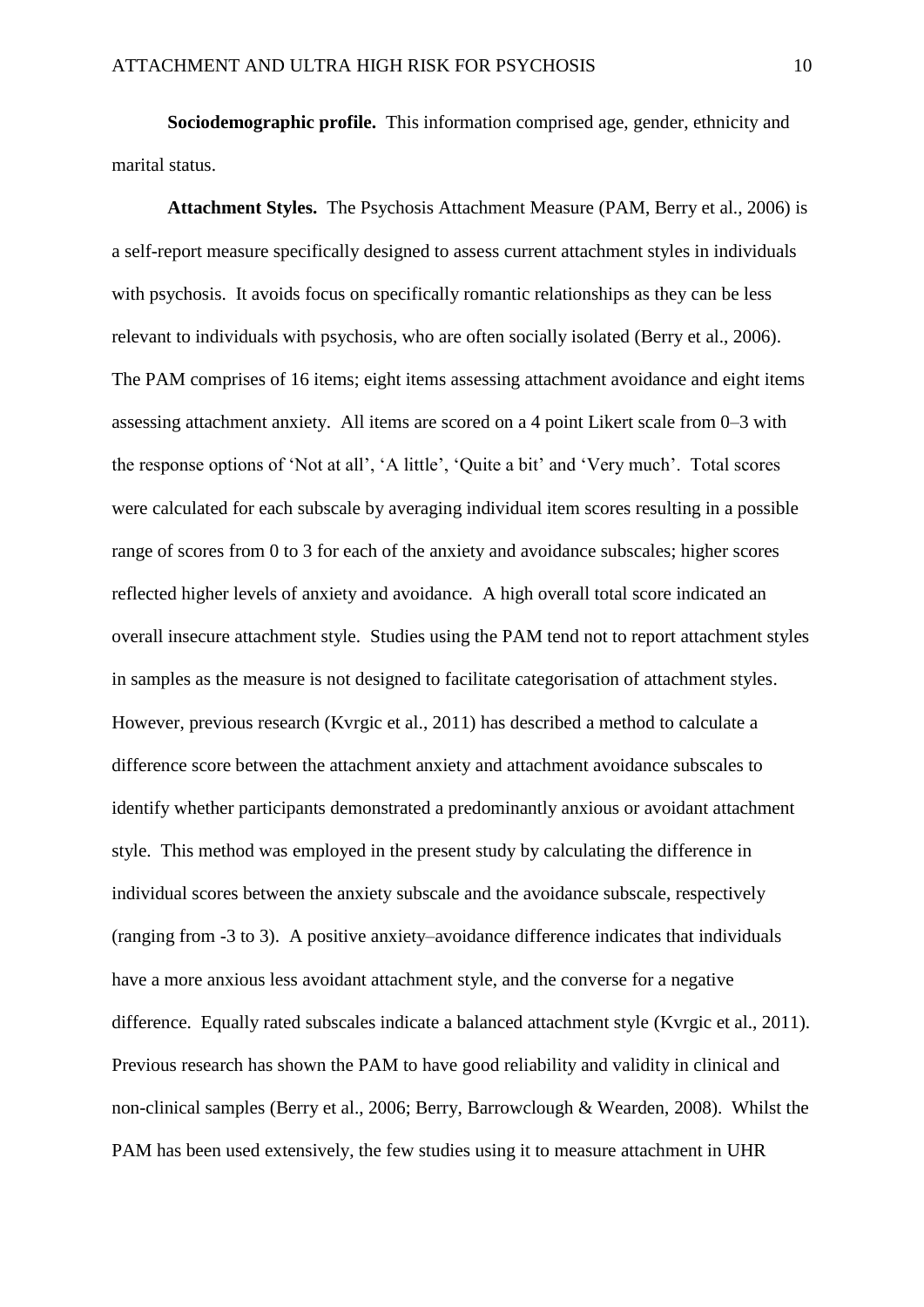samples have not reported any measures of reliability. Therefore, we conducted internal consistency analysis to confirm its reliability in our UHR sample. Cronbach's alphas for the 8 anxiety and 8 avoidance items were 0.82 and 0.84 respectively in the HV group. In the UHR group it was 0.80 for the anxiety subscale and 0.81 for the avoidance subscale. This indicates good reliability for both subscales of the PAM in both groups.

As the PAM assesses the two dimensions of attachment that have been shown to underlie existing self-report measures i.e. anxiety and avoidance, this study will facilitate comparisons with previous and future studies (Berry et al., 2008).

**DSM-IV Diagnoses.** The M.I.NI. International Neuropsychiatric Interview Version 6.0.0 (MINI; Sheehan et al., 1998) is a widely used, brief structured diagnostic interview to evaluate major Axis I psychiatric disorders in DSM-IV and ICD-10. It can be used to assess current and/or lifetime diagnoses. Studies using the SCID-P (Sheeran et al., 1997) and the CIDI (Amorim, Lecrubier, Weiller, Hergueta & Sheehan, 1998) as comparisons have demonstrated its validity and reliability despite the M.I.N.I. being a much shorter instrument that can be administered in  $15 - 20$  minutes. The M.I.N.I. includes the following diagnoses: major depressive episode (including recurrent major depression and major depression with melancholic features); dysthymia; suicidality; mania and hypomania; panic disorder; social phobia; agoraphobia; obsessive compulsive disorder; post-traumatic stress disorder; alcohol abuse; alcohol dependence; substance abuse; substance dependence; psychotic disorders; mood disorder with psychotic features; anorexia; bulimia; generalised anxiety disorder; and antisocial personality disorder. The M.I.N.I. is divided into modules identified by letters, each corresponding to a diagnostic category. Structured questions are provided to enable the clinician to assess time frame, frequency, severity, and/or alternatives and require 'yes'/'no' responses. All questions must be rated. Clinical judgment is used to by the rater to assess whether diagnostic criteria are met for each of the diagnoses. If organic causes or the use of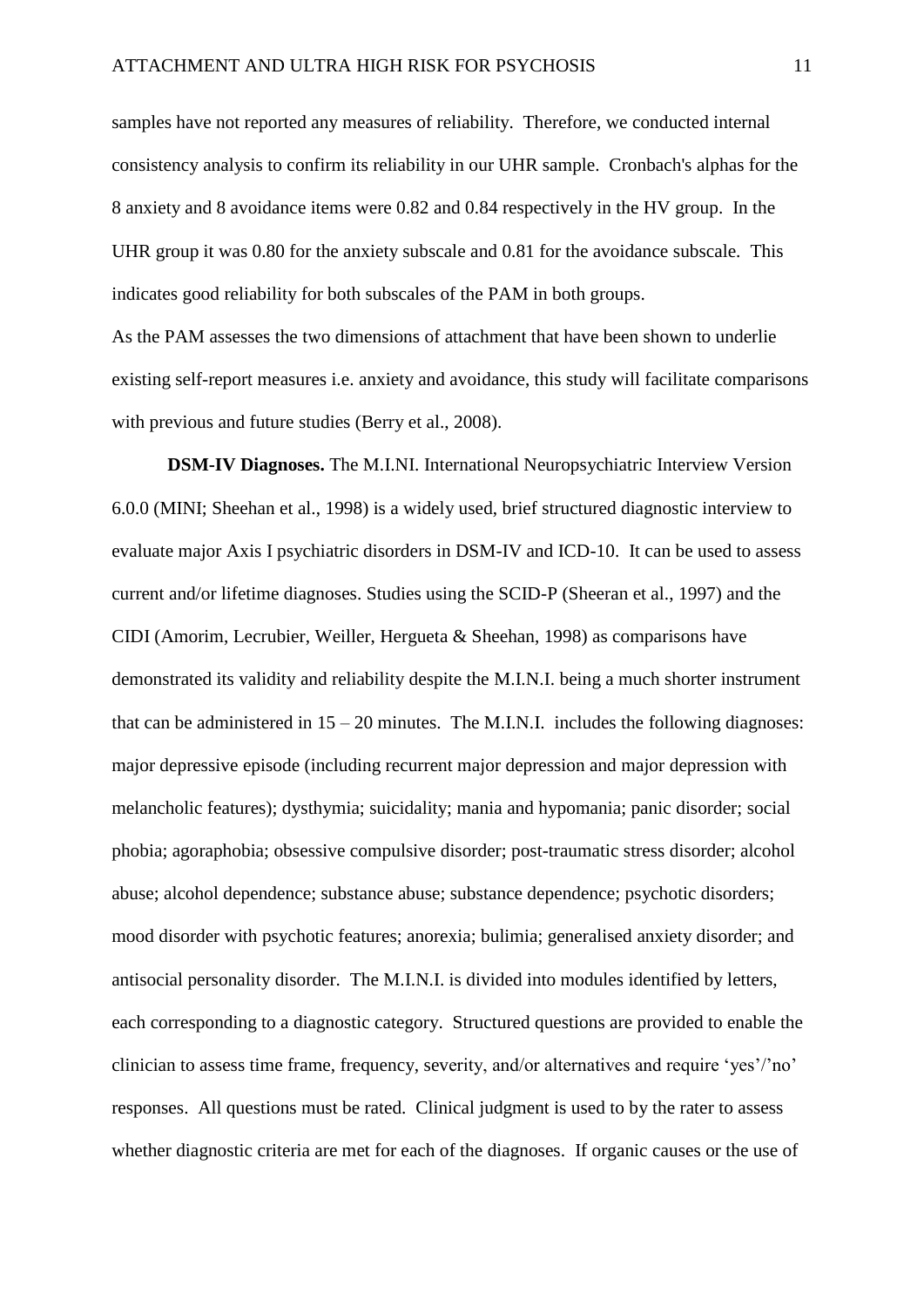substances better explains the symptoms, they should not be coded as positive. For the purposes of this study, all UHR participants were assessed by the same consultant psychiatrist. The study protocol did not administer a M.I.N.I. for HV participants. However, if the information elicited with any of the psychopathology measures indicated that scores were approaching the threshold for the specific disorder, the protocol was to administer a MINI for verification. This was not the case for any of them.

**Trauma.** The Trauma History Screen (THS; Carlson et al., 20110 was developed as a brief, easy to complete, self-report measure of exposure to severe stressors which the authors define as sudden events that have been found to cause extreme distress in most of those exposed (HMS) and events associated with significant subjective distress that lasts more than a month (PPD). The reliability and validity of the THS have been demonstrated in clinical and non clinical samples of homeless veterans, hospital trauma patients and their families, university students and adults and young adults from a community sample (Carlson et al., 2011). The THS assesses trauma load, frequency and the distress caused by the traumatic events. It is a 13-item self-report measure that examines 11 events and one general event, including military trauma, sexual assault and natural disasters. For each event, respondents are asked to indicate whether the event occurred ('yes' or 'no') and the number of times it happened. For each event endorsed as emotionally troubling additional dimensions are assessed, including age when it happened, a description of what happened, whether there was actual or a threat of death or injury, feelings of helplessness and feelings of dissociation, a 4-point scale for duration of distress ('not at all' to 'a month or more') and a 5 point scale for distress level ('not at all' to 'very much'). For the purposes of this study we only included the items that were scored *both*, 'a month or more' on the item 'After this happened, how long were you bothered by it?' *and '*very much' for the item 'How much did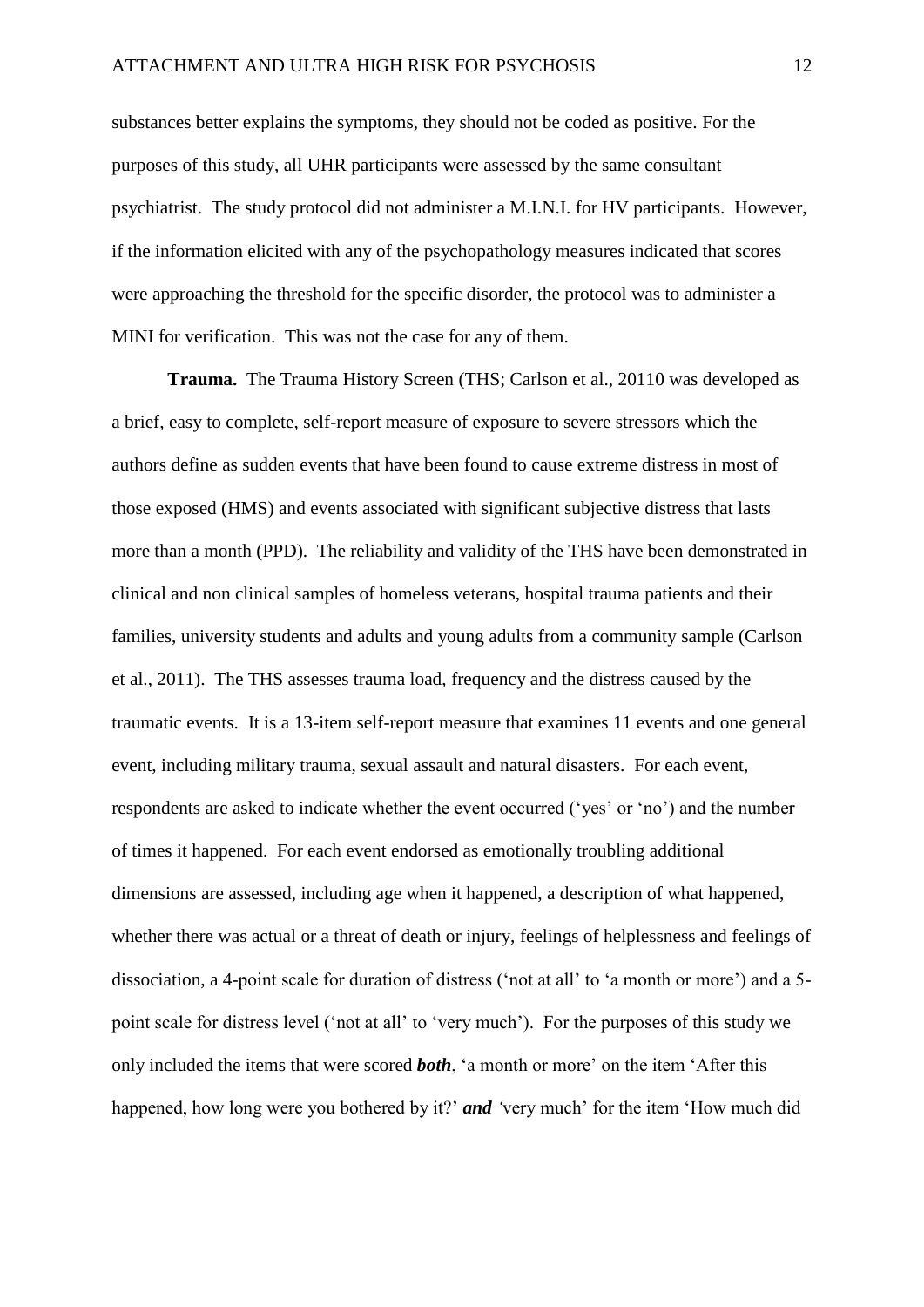it bother you emotionally'. This was to ensure that the total trauma scores reflected actual trauma rather than merely stressful life events.

**Depression.** The Beck Depression Inventory Version II (BDI-II; Beck, Steer, Ball & Ranieri, 1996) is a widely used self-report measure to assess the severity of depressive symptoms over the previous two weeks. It consists of 21 items rated on a 4-point scale from absent  $(0)$ , mild  $(1)$ , moderate  $(2)$ , to severe  $(3)$ . Composite scores (range  $0-63$  points) were calculated by summing individual items in the BDI-II.

**Anxiety.** The Beck Anxiety Inventory(BAI; Beck, Epstein, Brown & Steer, 1988) is a validated, 21-item, self-complete measure of clinical anxiety symptoms also rated on a 4 point scale, from 0 indicating absent to 3 indicating severe. Individual item scores and composite score (range 0–63) were computed.

**Schizotypal Symptoms.** Schizotypy is often considered as an index of an individual's underlying vulnerability to developing psychosis The Schizotypal Symptoms Inventory Brief Version (SSI, Hodgekins et al., 2012 ) is a modified version of the Schizotypal Personality Questionnaire (Raine, 1991). It is a designed to measure current presence and frequency of low-level positive psychotic symptoms in clinical and non-clinical populations. This focus on recent symptom profiles is an enhancement of existing scales which tend to consider schizotypy as a personality trait (Hodgekins et al., 2012). The 20-item brief version was used as it comprises the most reliable items from the full scale and maximises both coherence and discrimination of items. As most current measures of schizotypy are lengthy, this quick and easy-to-use measure is advantageous. The scale contains 3 subscales: Social Anxiety (6 items), Paranoia (6 items), and Anomalous Experiences (8 items) and is scored on a 5 point Likert scale from 0 (Not at all) to 4 (All of the time) with higher scores indicating an increased frequency of symptoms. The SSI has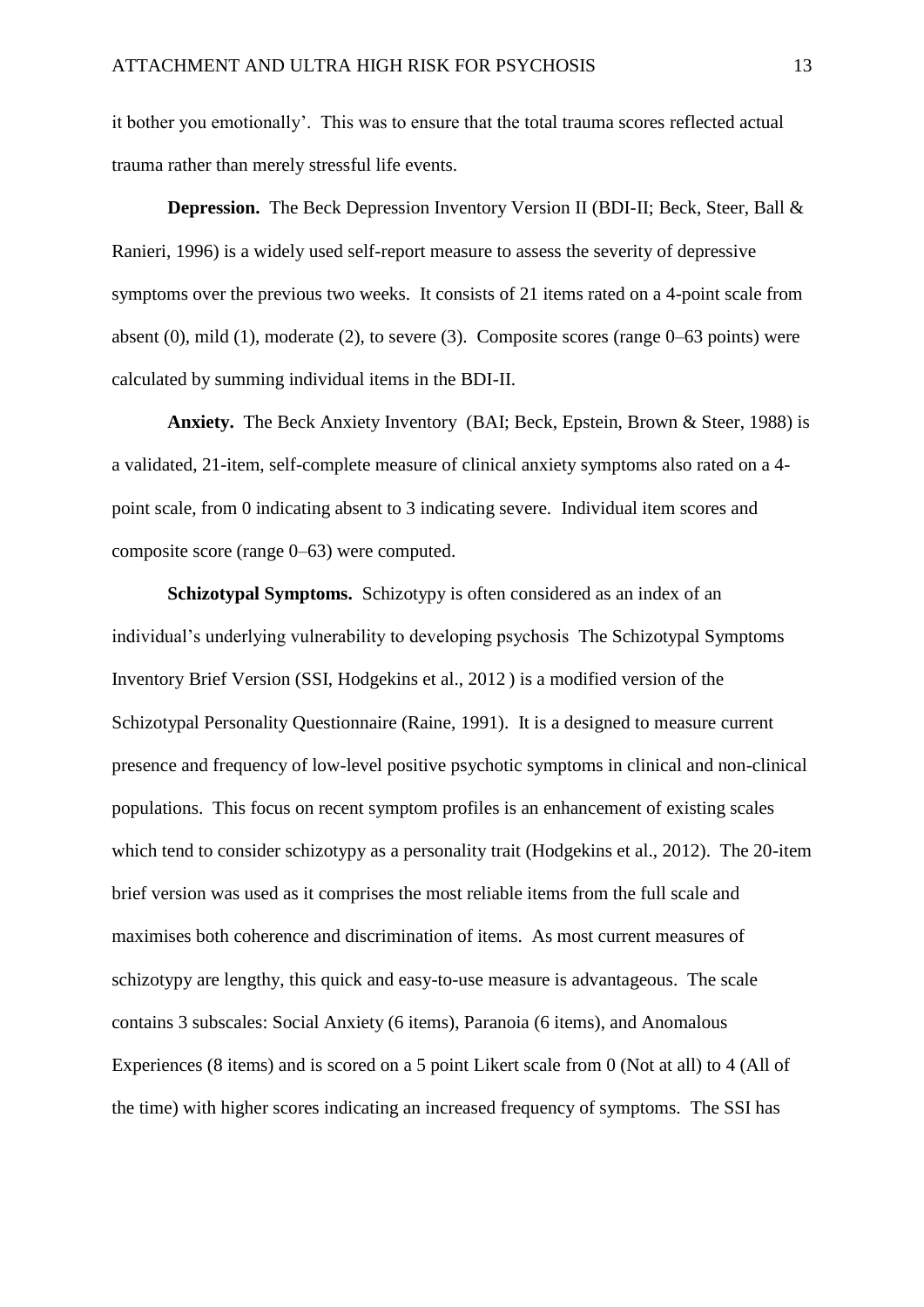been shown to be a reliable and valid measure for assessing subthreshold psychotic phenomena in clinical and non-clinical populations (Hodgekins et al., 2012).

#### **Statistical analysis**

All statistical analyses were performed using R software (R Core Team, 2016). For demographic comparisons between UHR individuals and healthy volunteers Fisher's exact test (for categorical variables) and two-sample t-test (for continuous variables) were used. Two-sample t-test was also used for comparison of scale scores of UHR and HV individuals. Pearson product moment correlation was used to study associations among measures used in the study. All p-values were corrected for multiple comparisons using the method suggested by Benjamini and Hochberg (1995).

# **Results**

Table 1 shows the comparison between UHR and HV individuals. HV were significantly older than the UHR participants (t = -3.97, df = 86.6, p =  $< 0.001$ ). The UHR group had a slightly higher proportion of males and the HV group had a slightly higher proportion of females, though the difference was statistically non-significant. Both groups were predominantly white with a similar proportion of Mixed, Asian and Black participants. Distribution of marital status was different in UHR and HV ( $p=0.030$ ); a slightly higher proportion of the UHR group were single, whilst more HV participants were married or in a partnership. A divorced or dissolved status was negligible for both groups.

## **Attachment Measure**

The HV sample had significantly lower anxious and avoidant attachment scores than the UHR sample (See table 2). The mean PAM anxiety scores ranged from 0.25 to 2.88 for the UHR sample and  $0 - 2.25$  for HV. The mean PAM avoidance scores ranged from  $1 -$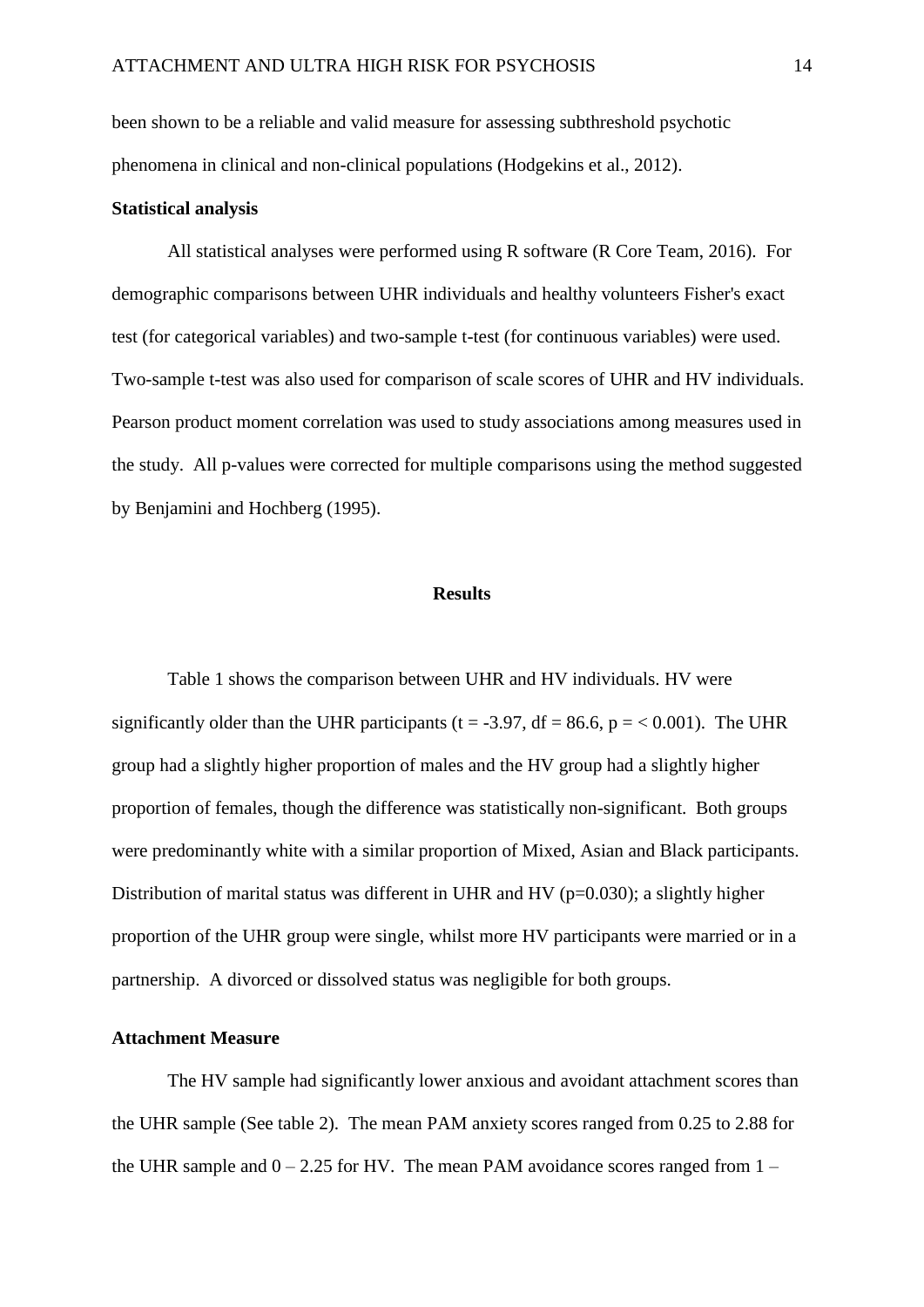2.25 for the UHR sample and  $0.5 - 2$  for HV. The difference score (Kvrgic et al., 2011) identified whether participants demonstrated a predominantly anxious or avoidant attachment style. The most prominent style for the UHR sample was anxious ( $N = 26$ ; 59%), followed by avoidant  $N = 16$ ; 36%) and a balanced attachment style, i.e. both subscales were rated equally.  $(N = 2, 5\%)$ . In comparison the HV sample had a greater representation of individuals with a higher avoidant attachment style (86.7%; N=42). Eleven HV had a higher anxious attachment style (11.7%) and just one (1.7%) demonstrated a balanced attachment style. Results of Fisher's Exact Test suggested significant differences in the distribution of attachment styles across both groups ( $p = < 0.001$ )

# **DSM-IV Diagnoses**

We obtained MINI DSM-IV diagnoses for 55 of the 60 UHR individuals. Thirty Eight (69.1%) had more than one DSM-IV psychiatric diagnosis, mainly within the affective and anxiety diagnostic spectra. Primary diagnoses for this group were ranked as follows: depressive episode, current or recurrent  $(n=26; 47.3\%)$  > social phobia  $(n=7; 12.7\%)$  = generalised anxiety disorder (n=7; 12.7%) > obsessive compulsive disorder (n=5; 9.1%) > bipolar disorder, type II (n=2;  $3.6\%$ ) > panic disorder (n=1; 1.8%) = posttraumatic stress disorder (n=1; 1.8%). Six UHR individuals (10.9%) did not fulfil sufficient criteria for a DSM-IV Axis I diagnosis.

# **Symptoms and trauma history**

Table 2 shows a comparison of the mean scores for the all the questionnaires included in the study between the UHR and HV groups. The UHR group had significantly more symptoms on all the measures of psychopathology than the HV group and experienced significantly more trauma.

#### **Associations with Insecure Attachment**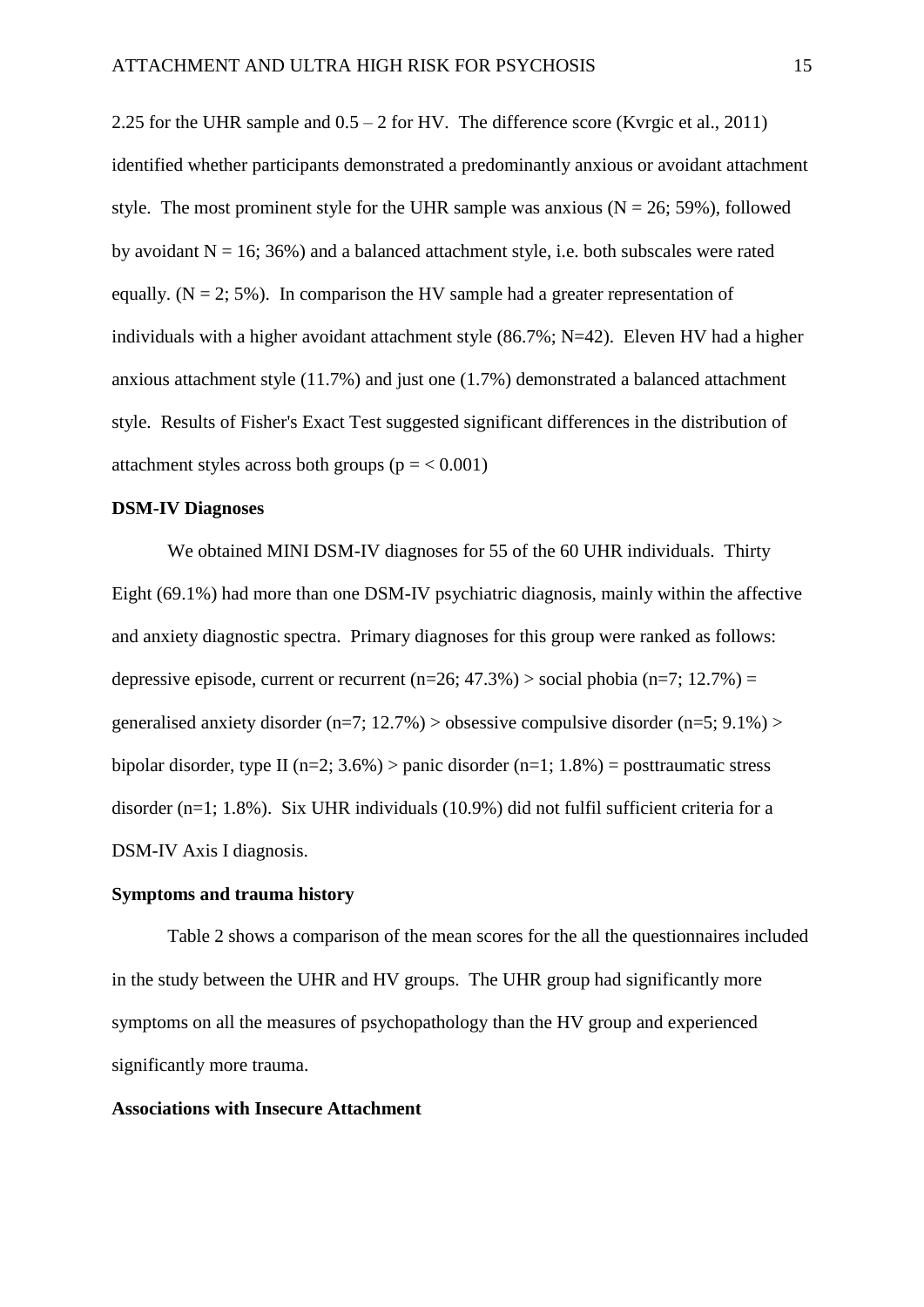Table 3 shows the Pearson's correlation coefficients, p values and confidence intervals for all the measures included in this study. The only significant association in the UHR sample was the schizotypy paranoia construct on the SSI with an anxious attachment style. For the HV sample, the affective measures were significantly associated with both anxious and avoidant attachment styles, as were the SSI constructs of social anxiety and paranoia.

#### **Transition Rates**

Two years after initial referral, 10% (6/60) of the UHR sample had made a transition to a DSM-IV psychotic disorder according to the CAARMS. Longitudinal data are not reported due to high attrition rates during the 2 year follow-up and subsequent incomplete measures. However, we were able to obtain information on current mental states and transition rates at two years from baseline from phone contacts and electronic clinical records for the 60 UHR individuals included in the study. No HV developed a psychotic disorder or a UHR mental state over the two-year follow-up period.

# **Discussion**

The main aim of the present study was to describe attachment styles in sample of individuals at UHR for psychosis and compare them with a matched sample of healthy volunteers. Our second aim was to identify any associations between attachment styles and psychopathology in both samples.

There are three main findings in this study; firstly, the higher prevalence of insecure attachment in the UHR group. The significantly higher mean scores for the UHR sample compared to the HV indicates that not only did the UHR sample experience more psychopathology they also had significantly increased insecure attachment than their healthy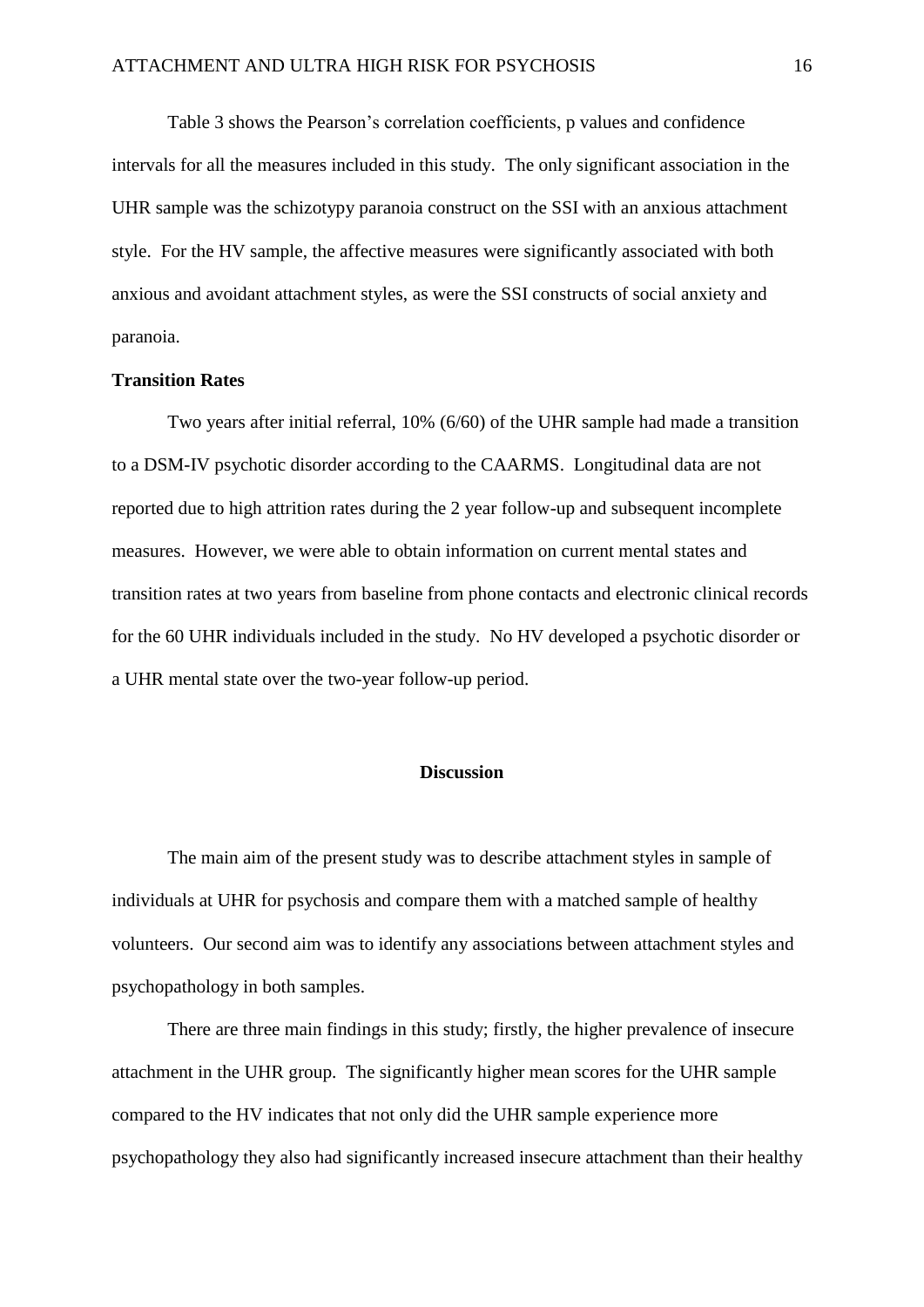counterparts. This finding supports the premise that interpersonal factors may have an influence on vulnerability for developing psychotic experiences (Berry 2008 et al., 2008).

Recent evidence suggests that associations between the avoidant attachment style and psychosis are most consistent and these findings are replicated in non-clinical samples (Harder, 2014). However, a recent review concluded that both anxious and avoidant attachment are associated with psychotic phenomena (Kover-Nieberg et al., 2014). Results of the present study suggest that the most prominent attachment style for the HV sample was *avoidant*, and *anxious* in the UHR group. The relatively high level of avoidant attachment in the HV group is notable, particularly as the PAM scores and psychopathology were significantly lower than the UHR group. However, this could be explained by the use of Kvrgic et al.'s (2011) method to categorise the different types of attachment style (the PAM is not designed to facilitate categorisation of attachment styles). It is possible that this method of calculating the difference in individual scores between the PAM subscales to indicate style category is a blunt technique and does not reflect an accurate delineation of attachment styles. The attachment literature would be greatly enhanced if there was an established method of deriving attachment categories from the PAM.

The second important finding was the lack of correlations between insecure attachment and trauma in both samples. Gumley et al. (2014) proposed that trauma should be theoretically related to attachment measures, and an assessment of this construct was included in the present study. However, trauma was not associated with insecure attachment in this UHR sample. There is now considerable evidence that trauma may contribute to the development of psychosis and be associated with worse outcomes (Read & Bentall, 2012). Also, recent research suggests that insecure attachment could be the mechanism through which trauma exerts its effects on psychosis (Korver-Nieberg et al., 2015). Consequently, in a sample of individuals identified as being at risk of developing psychosis who have endorsed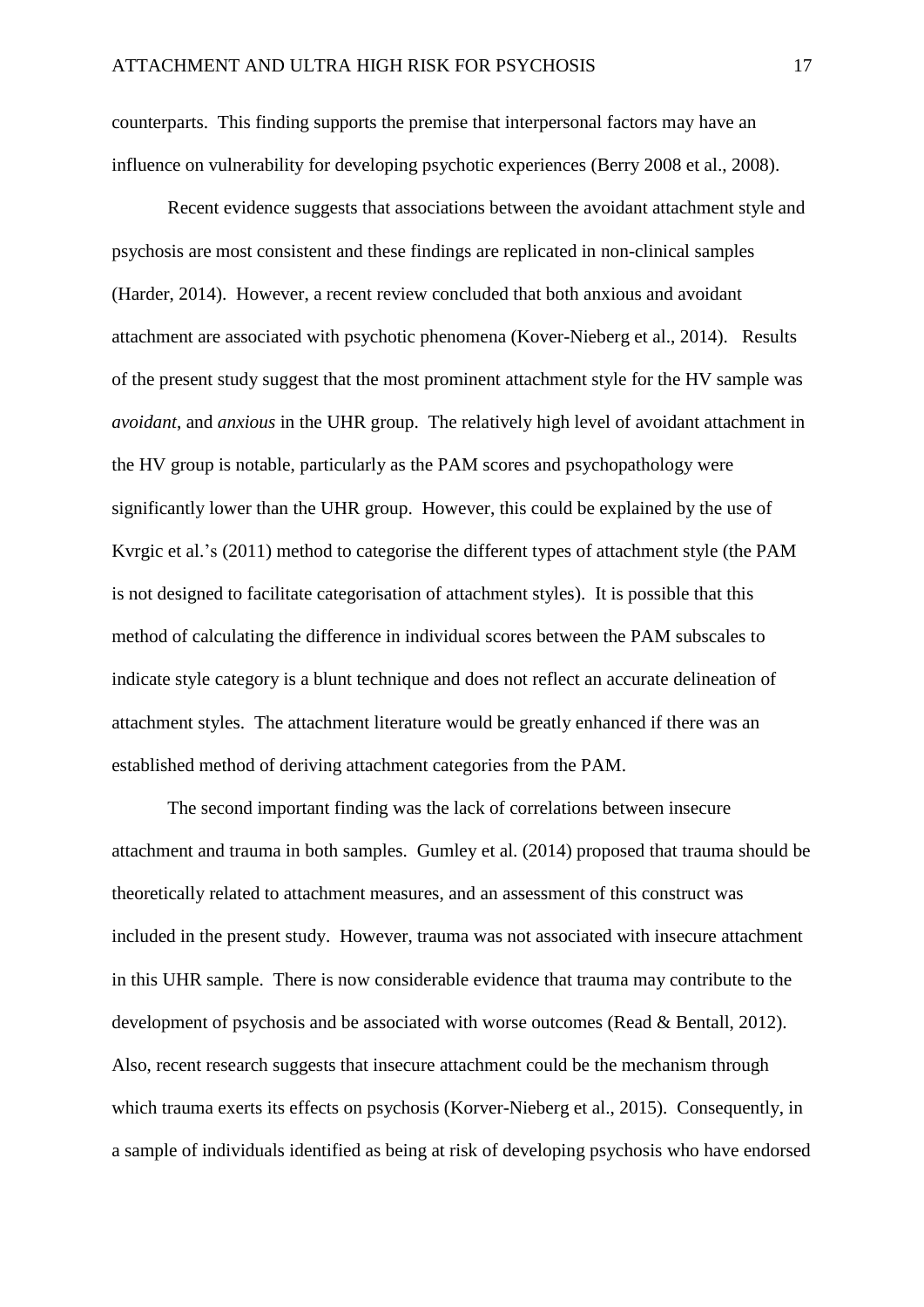experiencing a significant amount of trauma, we would expect to find associations between insecure attachment and traumatic experiences as have been found in FEP samples (Berry, Barrowclough, Wearden, 2009; Picken, Berry, Tarrier & Barrowclough, 2010). No other research with UHR samples (Gajwani et al., 2013; Quijada et al., 2012) has considered trauma and its association with insecure attachment; hence comparison with previous research is not possible. Similarly, our HV sample presented no significant associations between both avoidant and anxious attachment styles and traumatic experiences.

One explanation for these findings is that examining the relationship between frequency of traumatic events and insecure attachment is inappropriate. Perhaps, it is merely the presence of trauma that is associated with insecure attachment, i.e. when comparing those who have and have not been exposed to trauma; those who have been exposed would have more insecure attachment. This conjecture is further supported by the mean scores for the number of traumas experienced in each group. For the UHR group the mean number of traumas was nearly five, whereas for the HV group, it was just above one. Therefore, the presence of multiple traumas in the majority of the sample would explain the lack of association between frequency of trauma and attachment scores. However, this view is not corroborated by Gumley et al. (2014) who proposed that, to support construct validity, greater attachment insecurity should be associated with more experiences of trauma or Picken et al. (2010) who found that insecure attachment was significantly associated with total number of traumatic events. Another consideration is the importance of trauma type in the development of insecure attachment styles. Theorists contend that early-life, interpersonal trauma can facilitate the development and maintenance of psychotic symptoms through the development of negative 'working models' (Garety, Kuipers, Fowler, Freeman & Bebbington, 2001). Research supports this as Berry et al. (2009) found that interpersonal traumas with significant others that occur in childhood had the most impact on insecure attachment styles. It is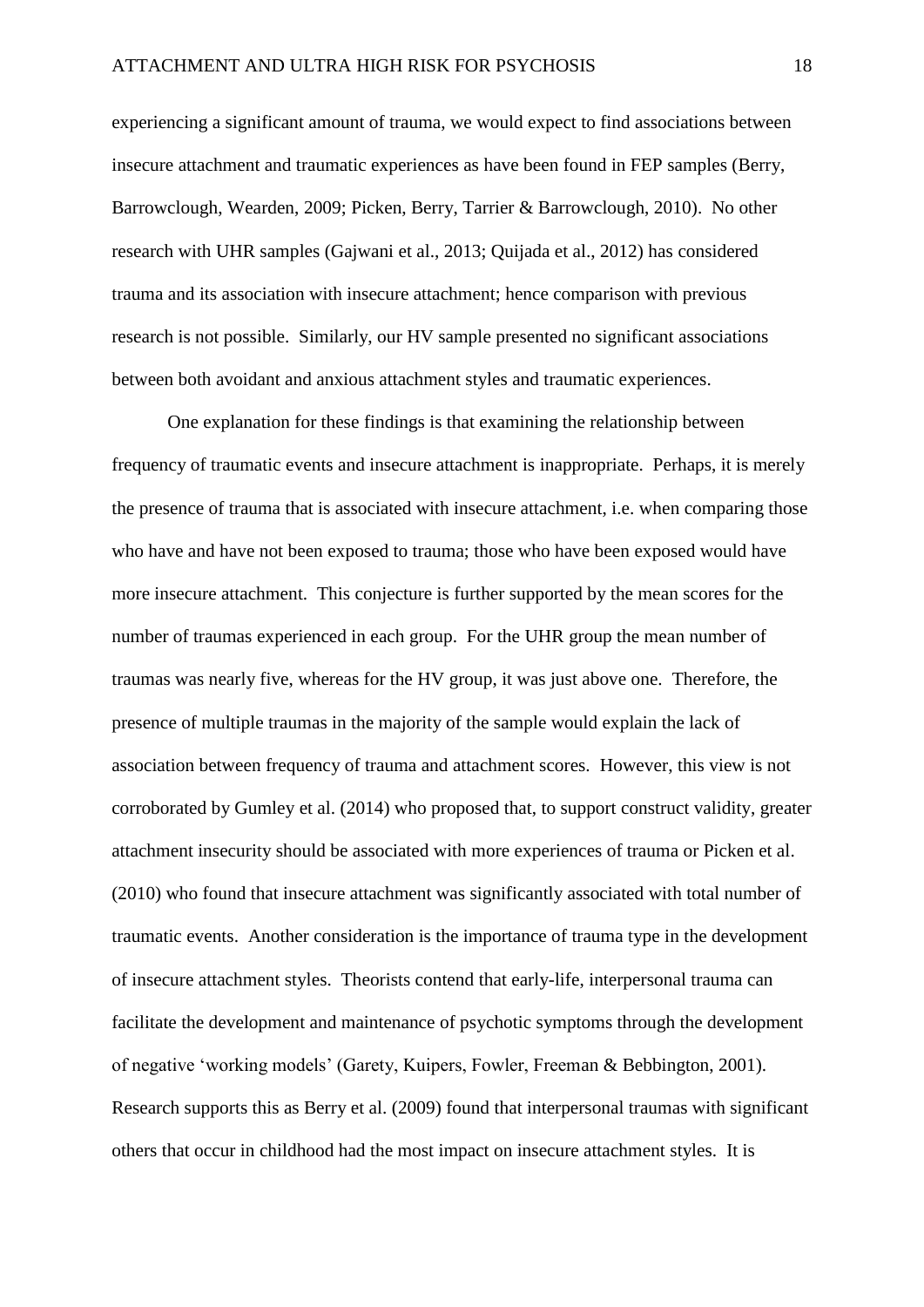possible that because the present study considered all traumas combined, any relationships between specific trauma types were missed.

The third relevant finding in this study was the pattern of associations between attachment styles and different measures of psychopathology in our UHR group. We found an association between paranoia, measured by the SSI, and anxious attachment in our UHR group. Also, there was a strong relationship between paranoia and avoidant attachment, although it did not reach statistical significance. This association between schizotypal dimensions and insecure attachments had not been explored in UHR individuals before.

Conversely, the majority of studies with non-clinical samples investigated associations between attachment and schizotypal personality traits. A recent review (Kover-Nieberg et al., 2014) revealed that avoidant attachment has been associated with subclinical psychotic symptomatology. Anxious attachment has also been associated with positive schizotypy, whereas avoidant attachment has been associated with negative symptoms. On a symptom level, both avoidant and anxious attachment has been associated with paranoia and hallucinatory experiences with attachment anxiety. However, there are discrepancies across the studies with some finding associations with both or only one of the attachment subscales and some finding no associations. Different attachment measures, varying statistical analyses, controlling for different confounding factors or low study numbers resulting in reduced power could explain these inconsistencies (Kover-Nieberg et al., 2014). In our HV sample, paranoia measured by the SSI was moderately related to anxious attachment and weakly related to avoidant attachment. Furthermore, the schizotypy construct of social anxiety was weakly associated with anxious and avoidant attachments, but the construct of anomalous experiences was not.

Interestingly, we did not find associations between attachment styles and other specific symptoms in our UHR group. Gajwani et al. (2013) assessed the associations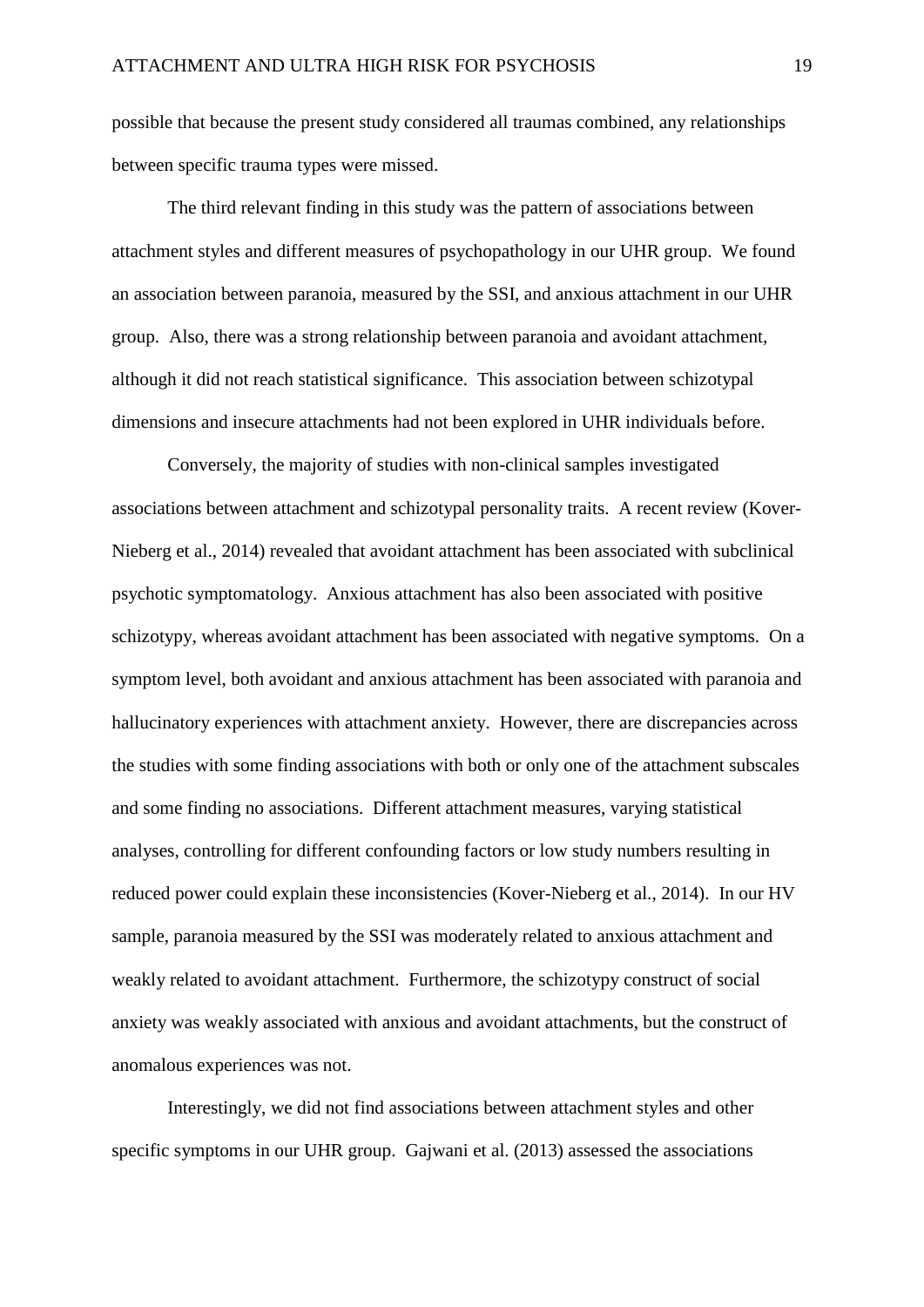between attachment insecurity and anxiety, depression, social anxiety, social interaction anxiety and social phobia in UHR individuals. They did not use the PAM but the Revised Adult Attachment Scale (Collins, 1996). This scale categorises insecure attachment into 3 insecure attachment sub-types (preoccupied, fearful and dismissing). Nevertheless, it has been proposed that the dismissing pattern is related to attachment avoidance, and the preoccupied pattern resembles attachment anxiety (Harder, 2014). Gajwani et al.'s results (2013) revealed that depression and anxiety were significantly associated with an anxious attachment style which was not replicated in our study. Whilst anxiety and depression were related to insecure attachment in our HV, this association was not found in our UHR group. Previous evidence shows that affective dysregulation in UHR individuals may be predicative of transition to psychosis (Yung et al., 2003), however, our finding suggests that insecure attachment may not always represent a key underlying mechanism for the development of depressive and/or anxiety symptoms in all individuals at UHR.

There are other factors that could also explain the lack of association between insecure attachment and psychopathology in our UHR sample. For example, as the PAM measures attachment in terms of dimensions rather than categories there are no cut-off points to determine the proportions of securely or insecurely attached individuals, therefore it is possible that our UHR group were relatively securely attached. The mean anxiety and avoidance attachment scores for the UHR sample are above the mid-scale score, whereas, they are below for the HV. Furthermore, the standard deviations, especially for attachment anxiety show increased deviations from the mean; thus indicating that there could be a distribution of responses with lower insecure attachment scores.

Despite the originality of this study and the valuable contribution it makes to the literature concerning psychotic symptoms and insecure attachment, the findings of this study should be interpreted in light of its limitations. First, the cross-sectional nature of the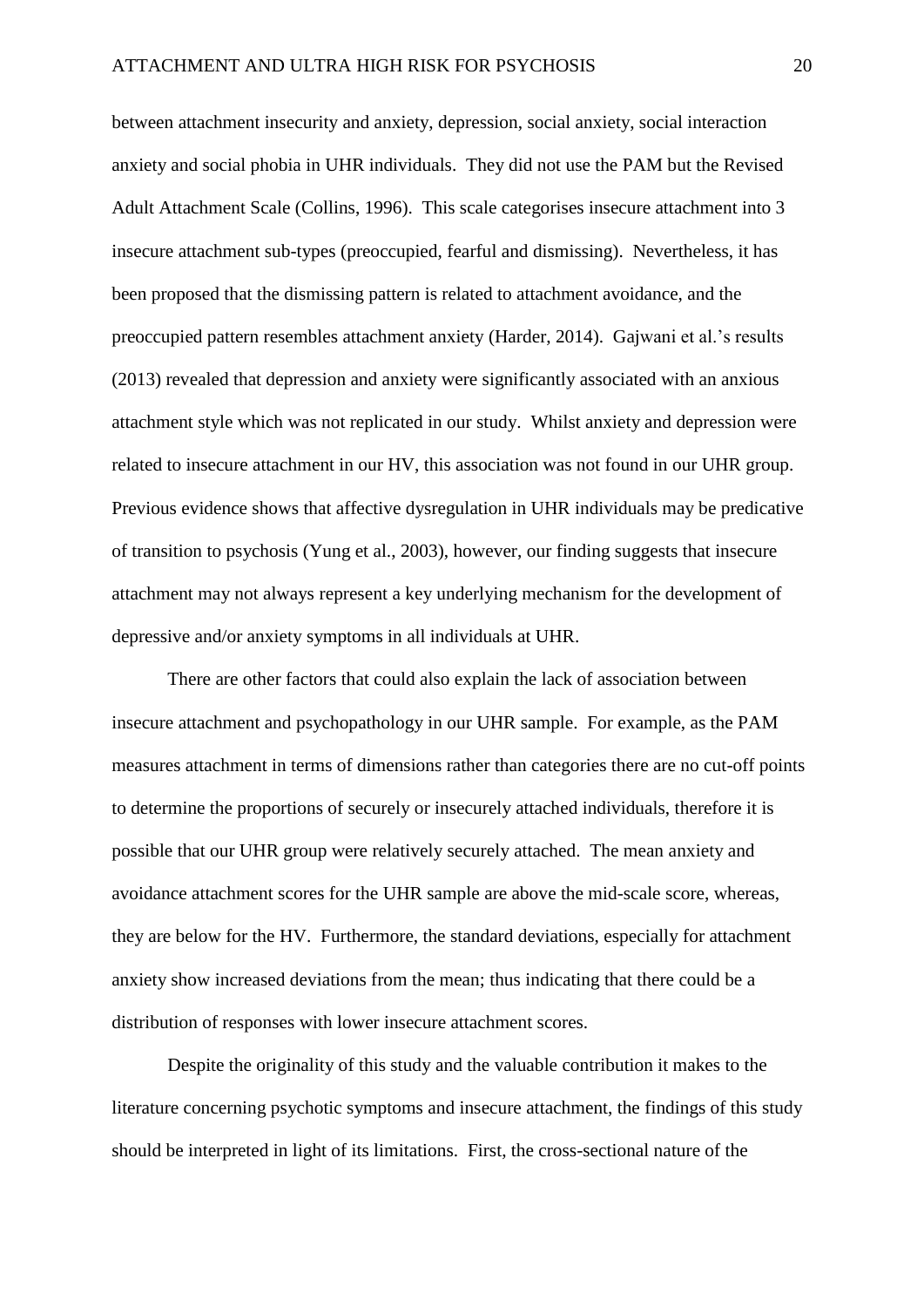research limits the understanding of the direction of the relationship between insecure attachment and psychotic symptomology; as Berry et al. (2007) assert, it is just as likely that psychosis could cause insecure attachment. Longitudinal studies are needed to help reveal how attachment impacts on the development of illness, or vice versa. Second, the sample size was relatively small; increasing the likelihood of Type I and II errors. Third, the HV were statistically significantly older than the UHR participants and this might be interrelated with attachment patterns. However, Chopik, Edelstein and Fraley (2013) examined attachment avoidance and anxiety across the lifespan. They did show some differences but these were mostly between young adults and middle aged/older adults. Therefore, we propose that, as both our samples correspond with the 'young adult' group in this work, any differences between them would not be due to age. Finally, the UHR participants were helpseeking, thus the sample may not be representative of the whole spectrum of individuals experiencing sub-threshold psychotic symptoms. Similarly, this could denote individuals with a relatively secure attachment style.

In short, our findings add to the understanding of attachment styles in UHR individuals. Contrary to Gajwani et al.'s results (2013), our study did not elicit associations between affective and anxiety symptomology and attachment styles in UHR individuals. This suggests that the UHR mental state, as currently defined, may be present in a heterogeneous group of individuals; some may suffer from significant co-morbid mood and/or anxiety symptoms (Hui et al., 2013) that may not be explained by specific attachment styles. However, research to date indicates that the negative beliefs about the self and others, combined with the maladaptive strategies to manage stress that are associated with an insecure attachment style can increase the vulnerability to psychotic experiences and facilitate the maintenance of those symptoms (Berry et al., 2007). Thus, measuring attachment styles in UHR individuals may become a useful mechanism for establishing how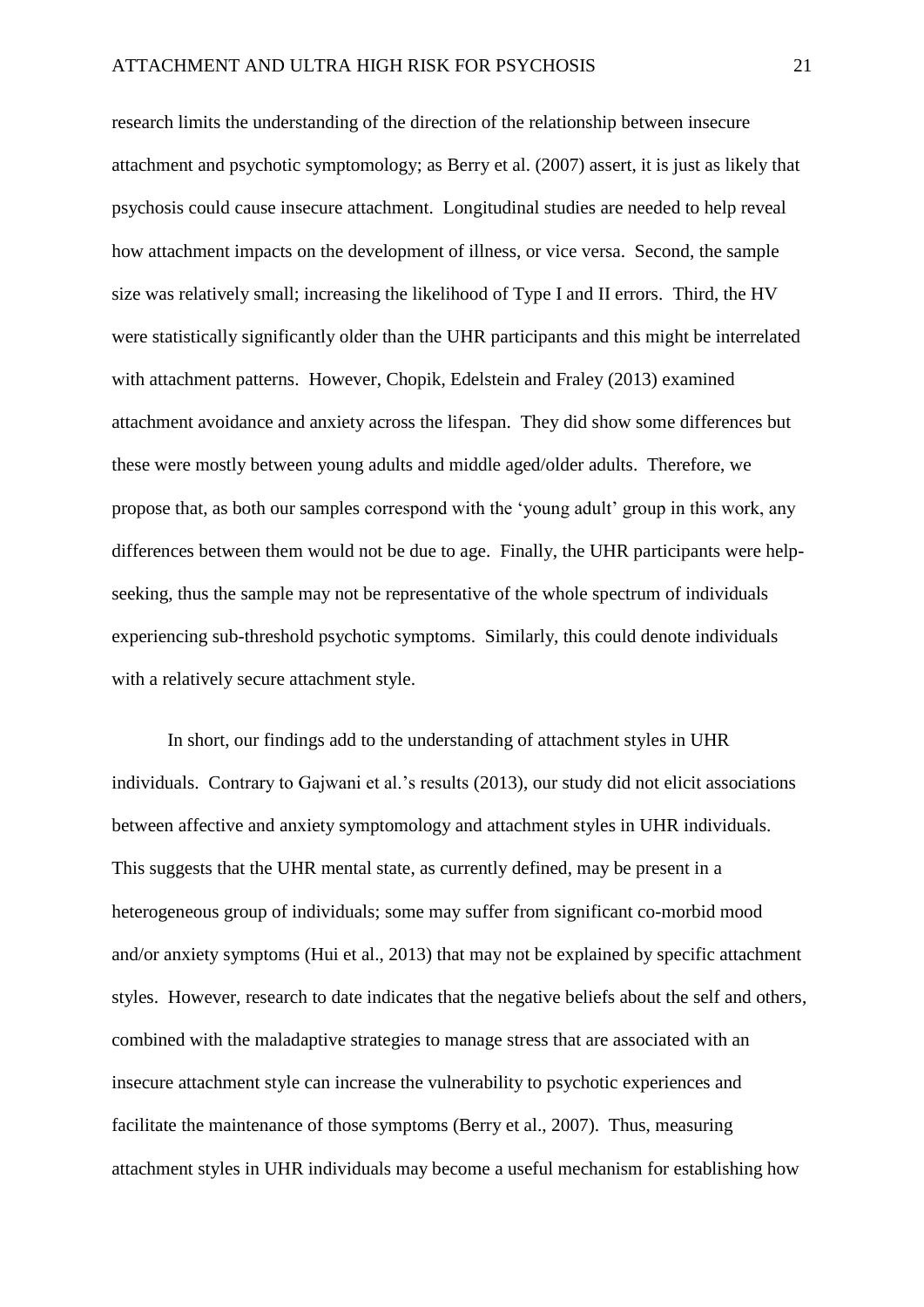to create the most effective therapeutic relationships and subsequently prevent further mental state deterioration and enhance recovery.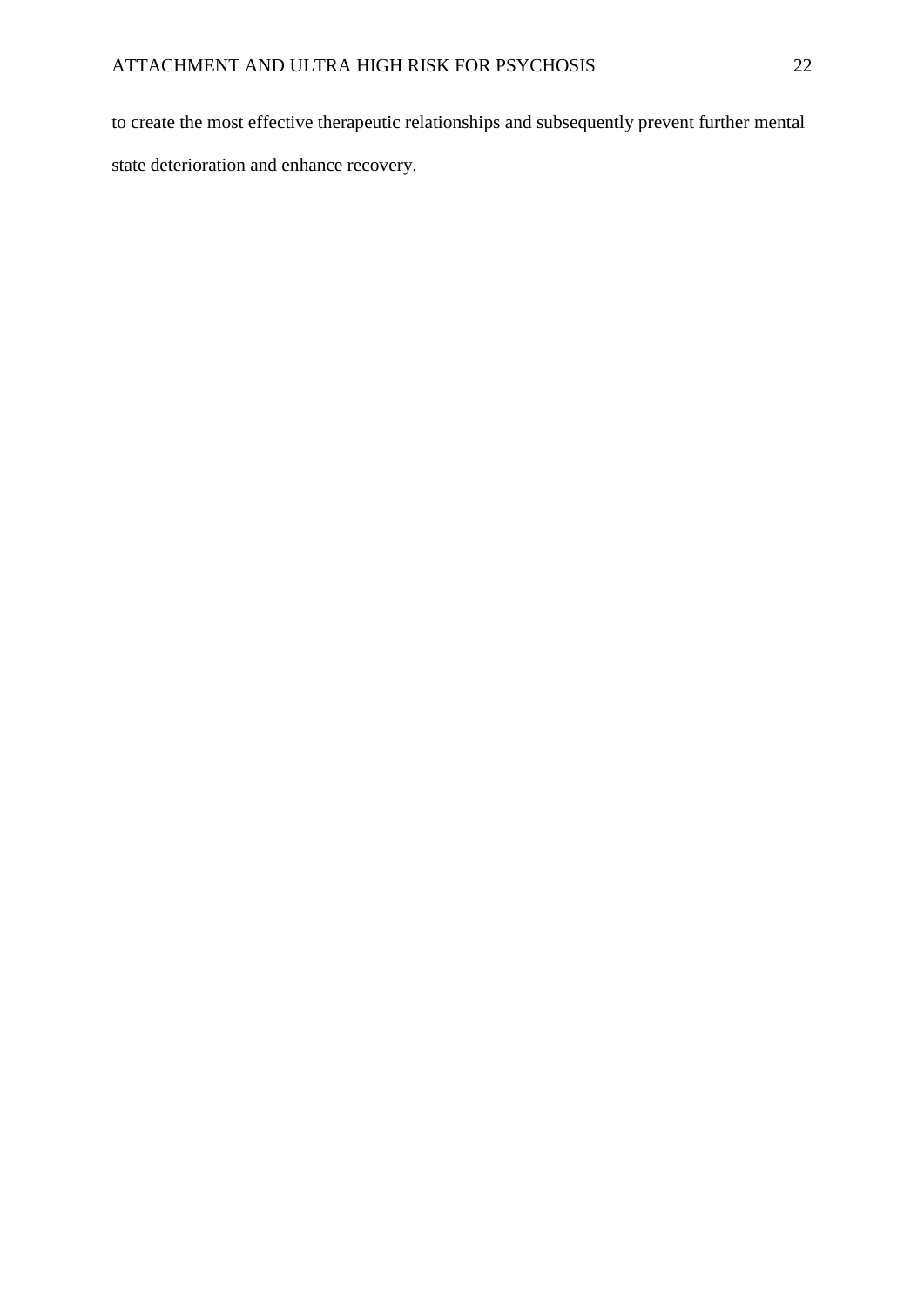#### **References**

- Amorim, P., Lecrubier, Y., Weiller, E., Hergueta, T., & Sheehan D. (1988). DSM-III-R Psychotic Disorders: procedural validity of the M.I.N.I. International Neuropsychiatric Interview (M.I.N.I.). Concordance and causes for discordance with the CIDI. *European Psychiatry*, 13, 26-34. doi: 10.1016/S0924-9338(97)86748-X
- Bechdolf, A., Phillips, L. J, Francey, S. M., [Leicester, S.](https://www.ncbi.nlm.nih.gov/pubmed/?term=Leicester%20S%5BAuthor%5D&cauthor=true&cauthor_uid=16639521), [Morrison, A. P.](https://www.ncbi.nlm.nih.gov/pubmed/?term=Morrison%20AP%5BAuthor%5D&cauthor=true&cauthor_uid=16639521), [Veith,](https://www.ncbi.nlm.nih.gov/pubmed/?term=Veith%20V%5BAuthor%5D&cauthor=true&cauthor_uid=16639521)  [V.](https://www.ncbi.nlm.nih.gov/pubmed/?term=Veith%20V%5BAuthor%5D&cauthor=true&cauthor_uid=16639521), [Klosterkötter, J.](https://www.ncbi.nlm.nih.gov/pubmed/?term=Klosterk%C3%B6tter%20J%5BAuthor%5D&cauthor=true&cauthor_uid=16639521), & [McGorry, P. D.](https://www.ncbi.nlm.nih.gov/pubmed/?term=McGorry%20PD%5BAuthor%5D&cauthor=true&cauthor_uid=16639521) (2006). Recent approaches to psychological interventions for people at risk of psychosis. *European Archives of Psychiatry and Clinical Neuroscience,* 256**:** 159–73. doi: 10.1007/s00406-006-0623-0
- Beck, A.T., Epstein, N., Brown, G., & Steer, R.A. (1988). An inventory for measuring clinical anxiety: Psychometric properties. *Journal of Consulting and Clinical Psychology*, 56, 893-897. doi: 10.1037/0022-006X.56.6.893
- Beck, A.T., Steer, R.A., Ball, R., & Ranieri, W. (1996). Comparison of Beck Depression Inventories -IA and -II in psychiatric outpatients. *Journal of Personality Assessment*, 67 (3), 588-597. doi: 10.1207/s15327752jpa6703\_13
- Benjamini, Y., & Hochberk, Y. (1995). Controlling the false discovery rate: a practical and powerful approach to multiple testing. *Journal of the Royal Statistical Society Series B Methodological*, 57, 289–300. doi: 10.2307/2346101
- Bentall, R. P., & Morrison, A. P. (2002). More harm than good: the case against using antipsychotic drugs to prevent severe mental illness. *Journal of Mental Health*, 11, 351– 356. doi**:** 10.3410/f.13853963.15292063
- Berry, K., Barrowclough, C. & Wearden, A. (2007). A review of the role of adult attachment style in psychosis: unexplored issues and questions for further research. *Clinical Psychology Review,* 27, 458 475. doi: 10.1016/j.cpr.2006.09.006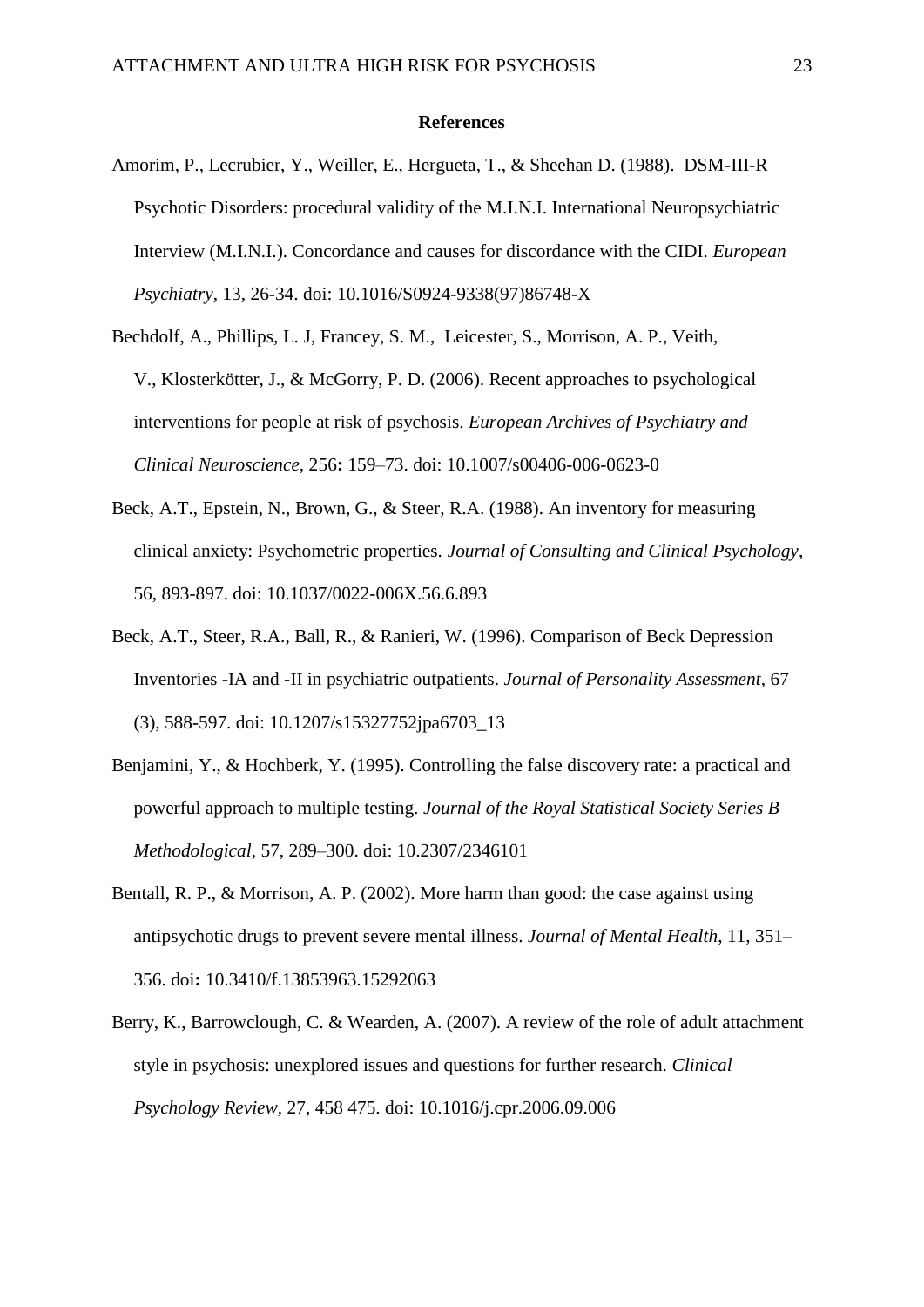- Berry, K., Barrowclough, C., & Wearden, A. (2009). Adult attachment, perceived earlier experiences of care giving and trauma in people with psychosis. *Journal of Mental Health*, 18(4), 280–287. doi: 10.1080/ 09638230701879185
- Berry, K., Barrowclough, C., & Wearden, A. (2008). Attachment theory: A framework for understanding symptoms and interpersonal relationships in psychosis. *Behaviour Research and Therapy*, 46, 1275-1282. doi: 10.1016/j.brat.2008.08.009
- Berry, K., Wearden, A., Barrowclough, C., & Liversidge, T. (2006). Attachment styles, interpersonal relationships and psychotic phenomena in a non-clinical student sample. *Personality and Individual Differences*, 41, 707–718. doi: org/10.1016/j.paid.2006.03.009
- Bowlby, J. (1969). *Attachment and loss: Volume 1. Attachment*. London: The Hogarth Press.
- Bowlby, J. (1973). *Attachment and loss: Volume 2. Separation: anxiety and anger*. Harmondsworth, Middlesex, England: Penguin Books Ltd.
- Bowlby, J. (1980). *Attachment and loss: Volume 3. Loss: sadness and depression*. London: The Hogarth Press Ltd.
- Brennan, K. A., Clark, C. L., & Shaver, P. R. (1998). Self-report measurement of adult attachment: An integrative overview. In J. A. Simpson & W. S. Rholes (Eds.), *Attachment theory and close relationships* (pp. 46–76). London: Guilford Press.
- Carlson, E. B., Smith, S. R., Palmieri, P. A., Dalenberg, C., Ruzek, J. I., Kimerling, R., . . . Spain, D. A. (2011). Development and validation of a brief self-report measure of trauma exposure: the Trauma History Screen. *Psychological Assessment*, 23(2), 463-477. doi: 10.1037/a0022294.
- Cheng, F., Kirkbride, J.B., Lennox, B.R., Perez, J., Masson, K., Lawrence, K., . . . Jones, P.B. (2011). Administrative incidence of psychosis assessed in an early intervention service in England: first epidemiological evidence from a diverse, rural and urban setting. *Psychological Medicine*, 41, (5) 949-958. doi: 10.1017/S0033291710002461.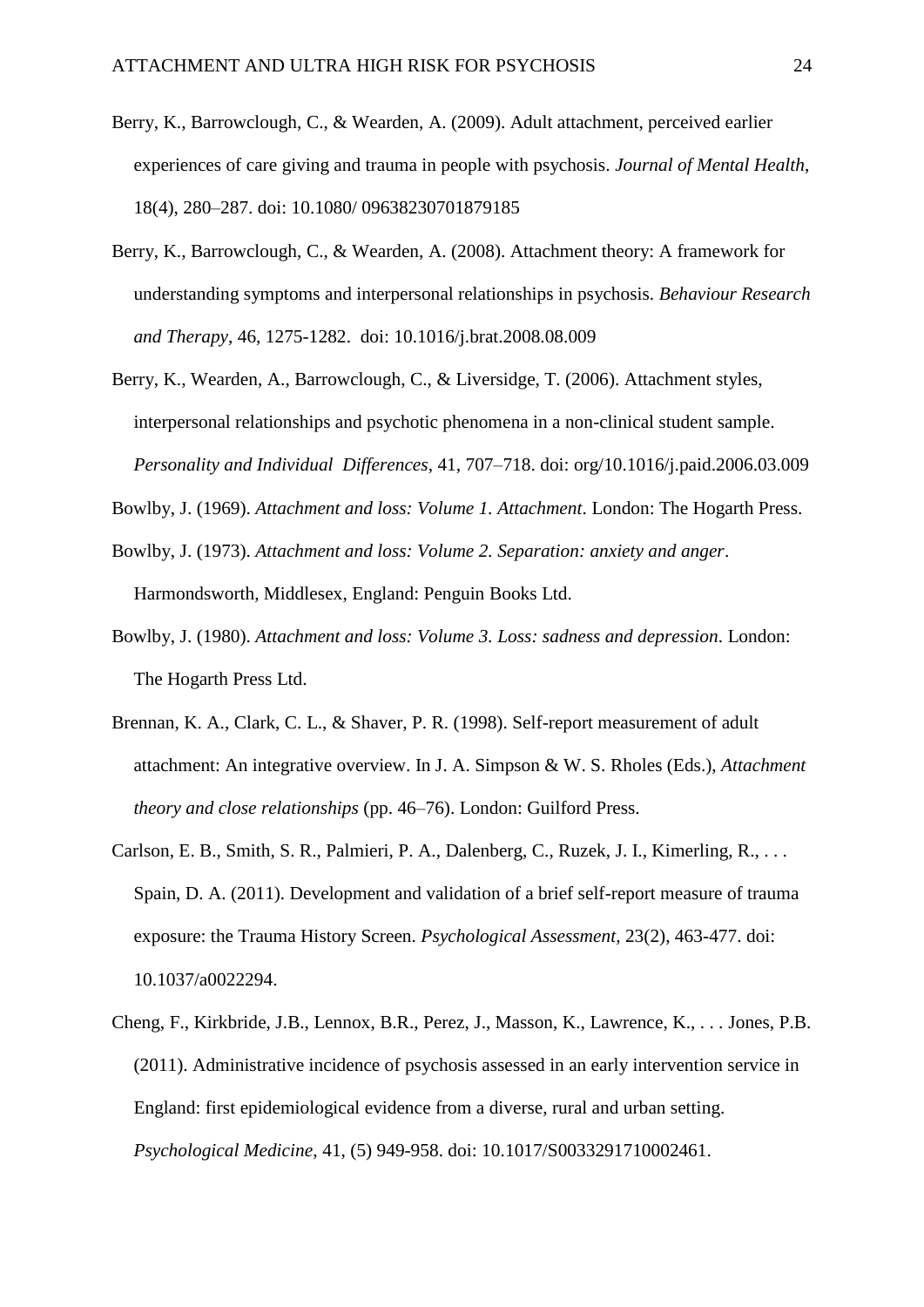- Chopik, W. J., Edelstein, R. S., & Fraley, R. C. (2013). From the cradle to the grave: Age differences in attachment from early adulthood to old age. *Journal of Personality, 81*, 171- 183. doi:10.1111/j.1467-6494.2012.00793.x
- Clarke, M.,Whitty, P., Browne, S., McTigue, O., Kamali, M., Gervin, M., . . . O'Callaghan, E. (2006). Untreated illness and outcome of psychosis. *British Journal of Psychiatry*, 189, 235-240. doi: 10.1192/bjp.bp.105.014068
- Collins, N. L. (1996). Working models of attachment: Implications for explanation, emotion, and behavior. *Journal of Personality and Social Psychology*, 71, 810–832. doi:10.1037/0022-3514.71.4.810
- Couture, S., Lecomte, T., & Leclerc, C. (2007). Personality characteristics and attachment in first Episode psychosis: Impact on social functioning. *The Journal of Nervous and Mental Disease*, 195, 631-639. doi: 10.1097/NMD.0b013e31811f4021
- Gajwani, R, Patterson, P., & Birchwood, M. (2013). Attachment: developmental pathways to affective dysregulation in young people at ultra-high risk of developing psychosis. *British Journal of Clinical Psychology*, 52 (4), 424–437. doi: 10.1111/bjc.12027
- Garety, P. A., Kuipers, E., Fowler, D., Freeman, D., & Bebbington, P. E. (2001). A cognitive model of the positive symptoms of psychosis. *Psychological Medicine*, 31, 189 – 195. doi: org/10.1017/S0033291701003312
- Gumley, A. I., Taylor, H. E., Schwannauer, M., & Macbeth, A. (2014). A systematic review of attachment and psychosis: measurement, construct validity and outcomes. *Acta Psychiatrica Scandinavica* ,129, 257–374. doi: 10.1111/acps.12172
- Harder, S. (2014). Attachment in schizophrenia: *Implications for research*, prevention, and treatment. *Schizophrenia Bulletin,* 40, 1189–1193. doi: 10.1093/schbul/sbu133
- Hodgekins, J., Coker, S., Freeman, D, Ray-Glover, K, Bebbington, P & Garety, P. (2012). Assessing levels of subthreshold psychotic symptoms in the recovery phase: the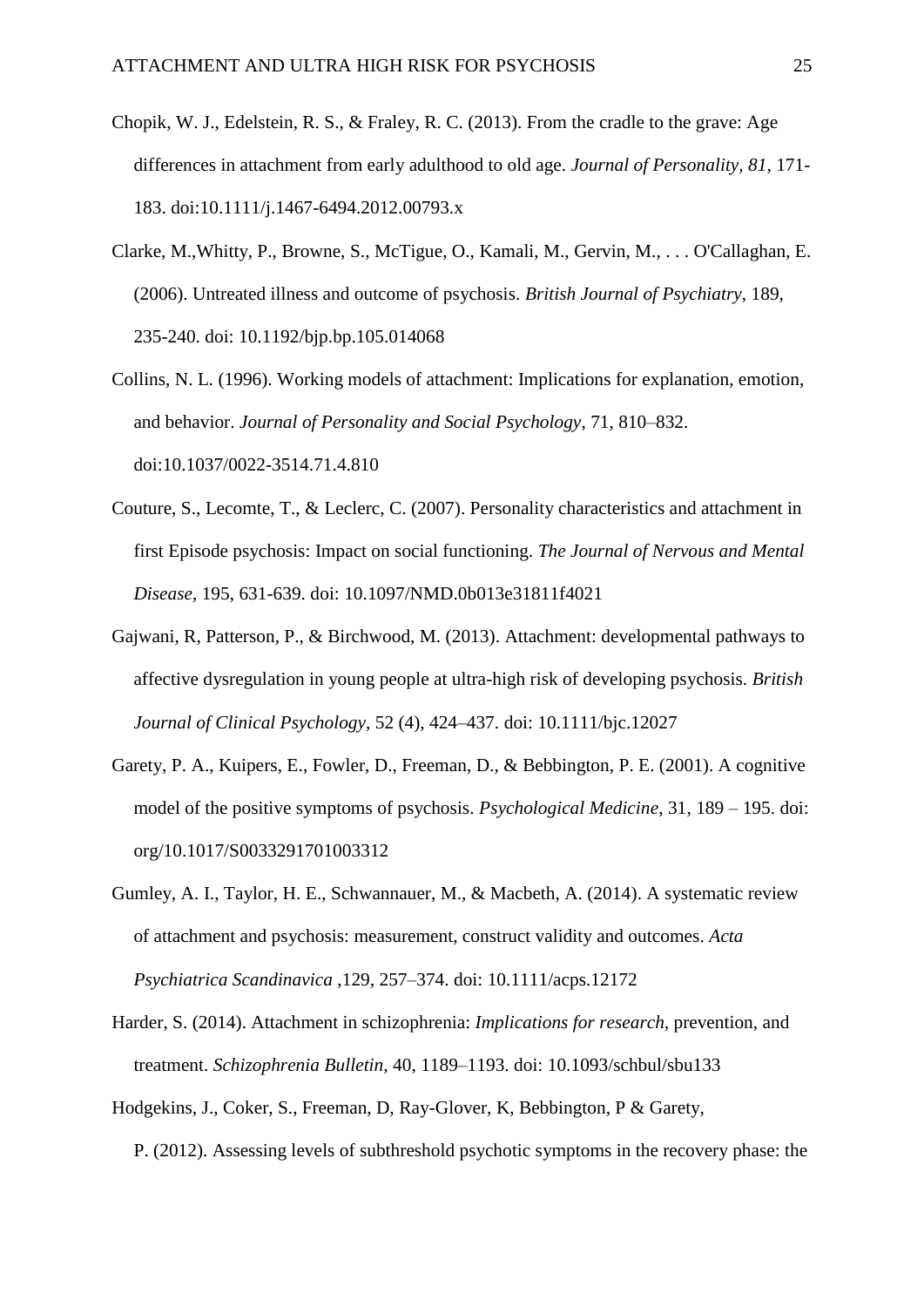Schizotypal Symptoms Inventory (SSI). *Journal of Experimental Psychopathology*, 3 (4), 582-593. doi: 10.5127/jep.021211

- Hui, C., Morcillo, C., Russo, D. A., Stochl, J., Shelley, G. F., Painter, M., ... Perez, J. (2013). Psychiatric morbidity, functioning and quality of life in young people at clinical high risk for psychosis. *Schizophrenia Research*, 148(1-3), 175-80. doi[:10.1016/j.schres.2013.05.026](http://dx.doi.org/10.1016/j.schres.2013.05.026)
- Korver-Nieberg, N., Berry, K., Meijer, C.J., & Haan, L.D. (2014). Adult attachment and psychotic phenomenology in clinical and non-clinical samples: a systematic review. *Psychology and Psychotherapy*, 87, 127–154. doi: 10.1111/papt.12010.
- Korver-Neiberg, N., Berry, K., Meijer, C.J., de Haan, L., & Ponizovsky, A.M. (2015). Association between attachment and psychopathology dimensions in a large sample of patients with psychosis. *Psychiatry Research*, 228, 83-88. doi: 10.1016/j.psychres.2015.04.018
- Kvrgic, S., Beck, E. M., Cavelti, M., Kossowsky, J., Stieglitz, R. D. & Vauth, R. (2011). Focusing on the adult attachment style in schizophrenia in community mental health centres: validation of The Psychosis Attachment Measure (PAM) in a German speaking sample. *International Journal of Social Psychiatry*, 58, 362-373. doi: 10.1177/0020764011399004
- Lecomte, T., Spidel, A., Leclerc, C., Macewan, G. W., Greaves, C., & Bentall, R. P. (2008). Predictors and profiles of treatment nonadherence and engagement in services problems in early psychosis. *Schizophenia Research,* 102**,** 295–302. doi: 10.1016/j.schres.2008.01.024
- Lee, W., Bindman, J., Ford, T., Glozier, N., Moran, P., Stewart, R., Hotopf, M. (2007). Bias in psychiatric case-control studies: literature survey. *British Journal of Psychiatry*, 190, 204-209. doi: 10.1192/bjp.bp.106.027250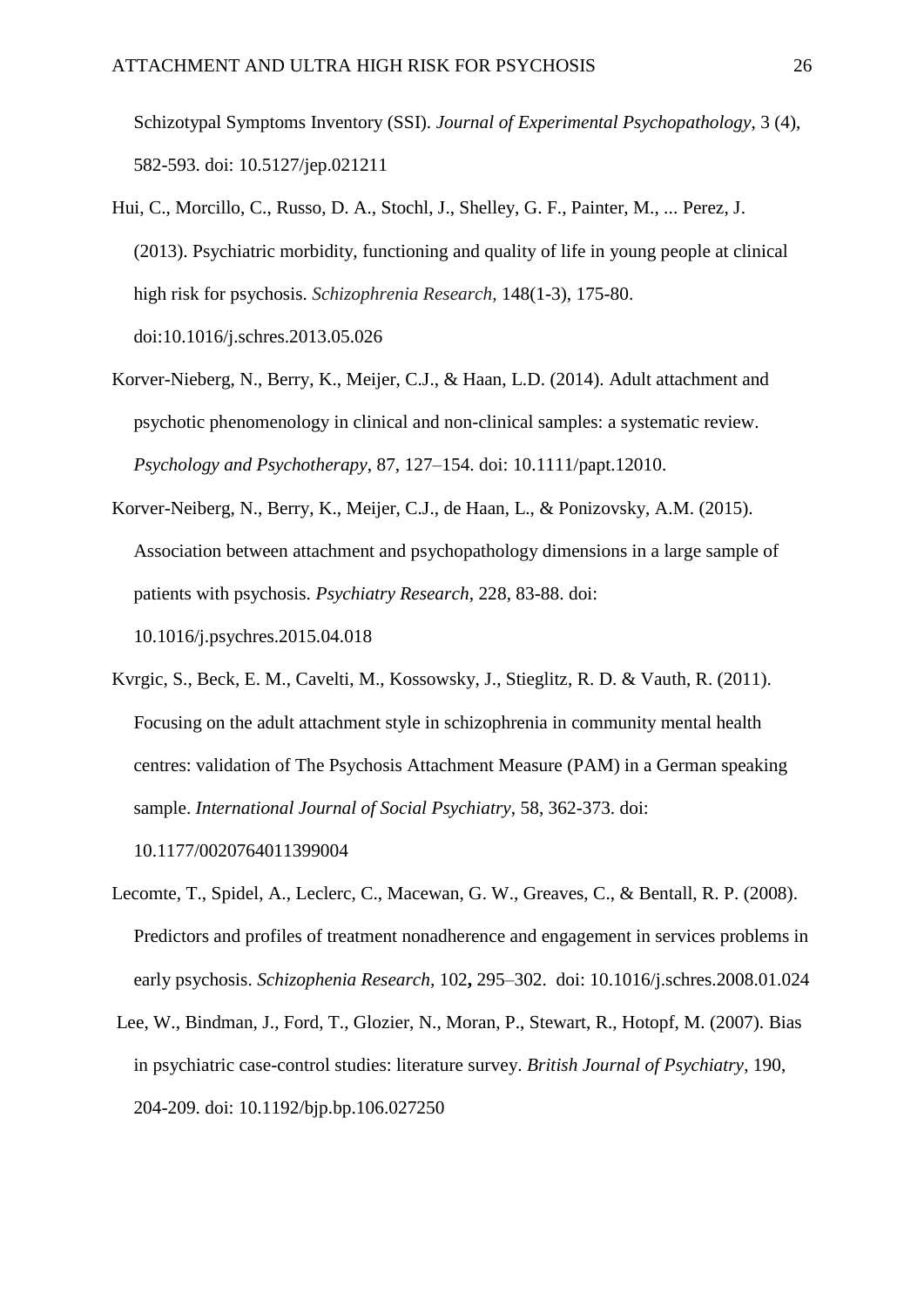- Mathews, S., Onwumere, J., Bissoli, S., Ruggeri, M., Kuipers, E., & Valmaggia, L. (2014). Measuring attachment and parental bonding in psychosis and its clinical implications. *Epidemiology and Psychiatric Sciences*, 25(2), 142-149. doi: 10.1017/S2045796014000730
- McFarlane, W. R, & Cook, W. L. (2007). Family expressed emotion prior to onset of psychosis. *Family Process*, 46, 185–197. doi: 10.1111/j.1545-5300.2007.00203.x

Mikulincer, M., Shaver, P. R., & Pereg, D. (2003). Attachment theory and affect regulation: The dynamics, development, and cognitive consequences of attachment-related strategies. *Motivation and Emotion*, 27, 77-102. doi: 10.1023/A:1024515519160

- Norman, R. M. G., & Malla, A. K. (2001). Duration of untreated psychosis: a critical examination of the concept and its importance. *Psychological Medicine,* 31**,** 381–400. doi:10.1017/S0033291701003488
- O'Brien, M. P., Gordon, J. L., Bearden, C. E., Lopez, S.R., Kopelowicz, A., & Cannon, T. D. (2006). Positive family environment predicts improvement in symptoms and social functioning among adolescents at imminent risk for onset of psychosis. *Schizophrenia Research,* 81, 269–275. doi: org/10.1016/j.schres.2005.10.005
- Picken, A. L., Berry, K., Tarrier, N., & Barrowclough, C. (2010). Traumatic events, posttraumatic stress disorder, attachment style, and working alliance in a sample of people with psychosis. *The Journal of Nervous and Mental Disease*, 198, 775–778. doi: 10.1097/NMD.0b013e3181f4b163
- Pietromonaco, P. R., & Feldman Barrett, L. (2000). The internal working models concept: What do we really know about the self in relation to others? *Review of General Psychology*, 4, 155−175. doi: 10.1037111089-2680.4.2.155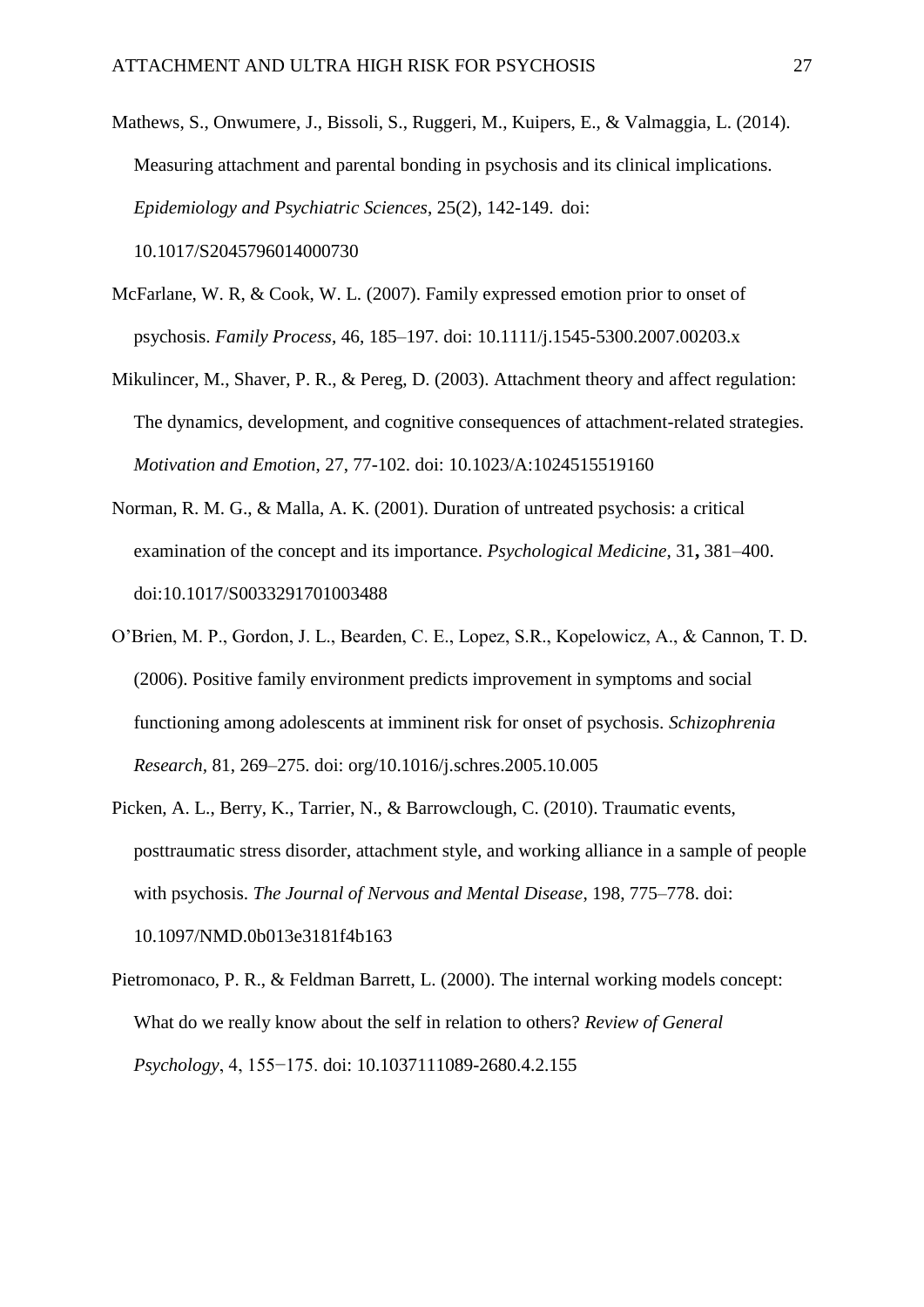- Quijada, Y., Tizon, J. L, Artigue, J., Kwapil, T., & Barrantes-Vidal, N. (2012). Attachment style predicts 6-month improvement in persons with at risk mental states for psychosis. *Early Intervention in Psychiatry*, 6, 442–449. doi: 10.1111/j.1751-7893.2012.00342.x.
- Raine, A. (1991) The SPQ: a scale for the assessment of schizotypal personality based on DSM-III-R criteria. *Schizophrenia Bulletin*, 17, 555-564. doi: 10.1093/schbul/17.4.555
- R Core Team. R: A Language and Environment for Statistical Computing (2016) [Computer Software]. R Foundation for Statistical Computing. Vienna: Austria. https://www.Rproject.org/
- Read, J., & Bentall, R. (2012). Negative childhood experiences and mental health: Theoretical, clinical and primary prevention implications. *British Journal of Psychiatry*, 200, 89-91. doi: 10.1192/bjp.bp.111.096727
- Roberts, J. E., Gotlib, I. H., & Kassel, J. D. (1996). Adult attachment security and symptoms of depression: The mediating roles of dysfunctional attitudes and low self-esteem. *Journal of Personality and Social Psychology*, 70, 310–320. doi:10.1037/0022-3514.70.2.310
- Sheehan, D. V., Lecrubier, Y., Harnett-Sheehan, K., Janavs, J., Weiller, E., Bonara, L. I., ... Dunbar, G. C. (1997). Reliability and Validity of the M.I.N.I. International Neuropsychiatric Interview (M.I.N.I.): According to the SCID-P. *European Psychiatry*, 12, 232-241. doi:10.1016/S0924-9338(97)83297-X
- Sheehan, D.V., Lecrubier, Y., Sheehan, K.H., Amorim, P., Janavs, J., Weiller, E., ... Dunbar, G.C. (1998). The Mini-International Neuropsychiatric Interview (M.I.N.I.): the development and validation of a structured diagnostic psychiatric interview for DSM-IV and ICD-10. *Journal of Clinical Psychiatry*, 59, (Suppl. 20), 22–33.
- Sheinbaum, T., Bedoya, E., Ros-Morente, A., Kwapil, T. R., & Barrantes-Vidal, N. (2013). Association between attachment prototypes and schizotypy dimensions in two independent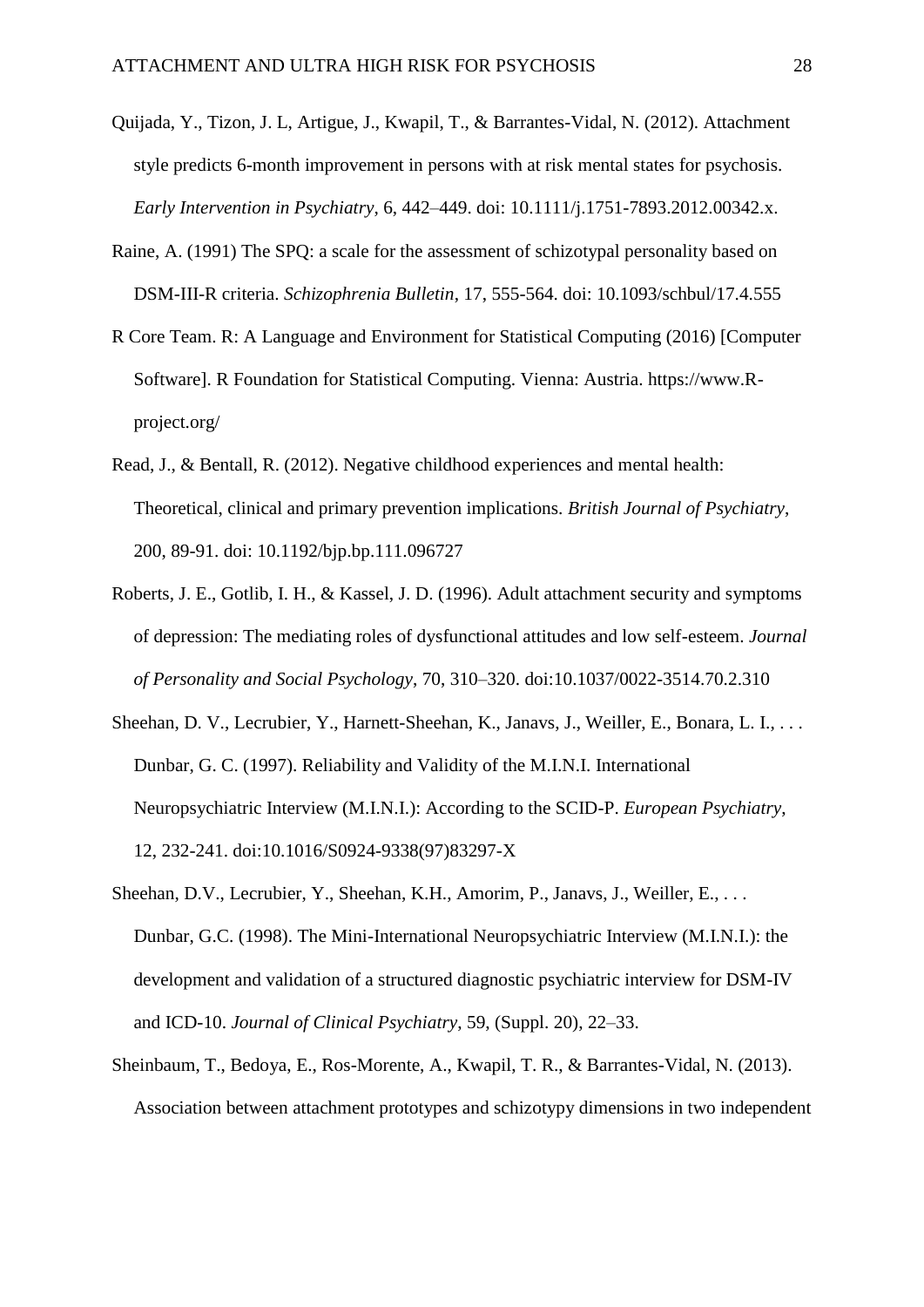non-clinical samples of Spanish and American young adults. *Psychiatry Research*, 210, 408-13. doi: [10.1016/j.psychres.2013.07.020](http://doi.org/10.1016/j.psychres.2013.07.020)

- Sitko, K., Bentall, R. P., Shevlin, M., O'Sullivan, N., Sellwood., W. (2014). Associations between specific psychotic symptoms and specific childhood adversities are mediated by attachment styles: An analysis of the national comorbidity survey. *Psychiatry Research*, 217, 202–209. doi: 10.1097/NMD.0000000000000511
- Tait, L., Birchwood, M., & Trower, P. (2004). Adapting to the challenge of psychosis: personal resilience and the use of sealing-over (avoidant) coping strategies. *British Journal of Psychiatry,* 185**,** 410–15. doi: 10.1192/bjp.185.5.410
- Tienari, P., Wynne, L. C., Sorri. A., Lahti, I., Laksy, K., Moring, J., . . . Wahlberg, K. E. (2004). Genotype environment interaction in schizophrenia-spectrum disorder. Long-term follow-up study of Finnish adoptees. *British Journal of Psychiatry,* 184, 216–222. doi: 10.1192/bjp.184.3.216
- Tiliopoulos, N., & Goodall, K. (2009). The neglected link between adult attachment and schizotypal personality traits. *Personality and Individual Differences*, 47, 299–304. doi:10.1016/j.paid.2009.03.017
- Wickham, S., Sitko, K., & Bentall, R. P. (2015). Insecure attachment is associated with paranoia but not hallucinations in psychotic patients: the mediating role of negative selfesteem. *Psychological Medicine*, 45, 1495–1507. doi: 10.1017/S0033291714002633
- Yung, A., McGorry, P. D., McFarlane, Jackson, H. J., Patton, G. C. & Rakkar, A. (1996) Monitoring and care of young people at incipient risk of psychosis. *Schizophrenia Bulletin*, 22, 283–303. doi: 10.1093/schbul/22.2.283
- Yung, A.R., Yuen, H.P., McGorry, P.D., Phillips, L.J., Kelly, D., Dell'Olio, M., . . . Buckby, J. (2005). Mapping the onset of psychosis: the Comprehensive Assessment of At-Risk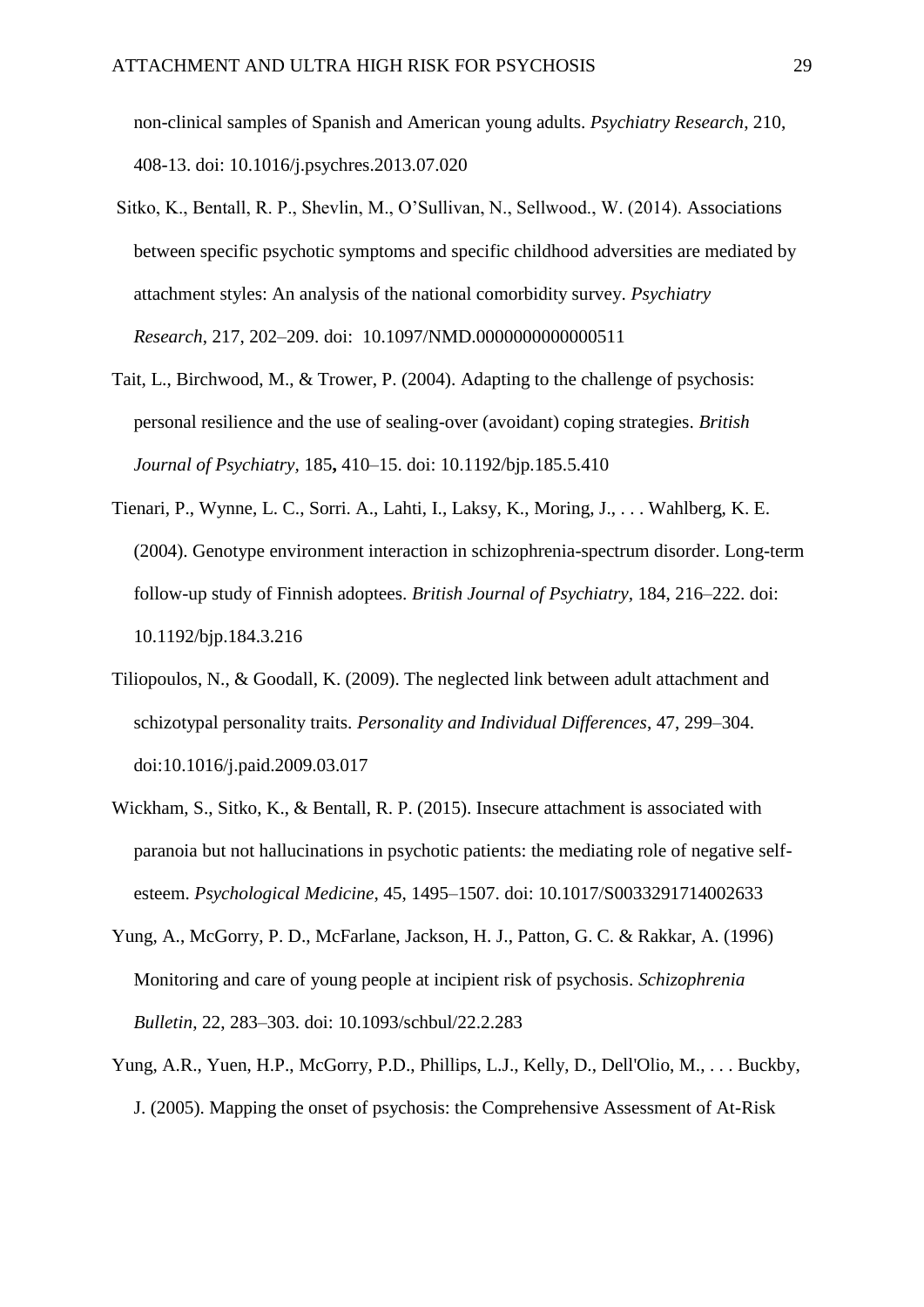Mental States. *Australian and New Zealand Journal of Psychiatry*, 39 (11-12), 964-971. doi: 10.1080/j.1440-1614.2005.01714.x

Yung, A. R., Phillips, L. J., Yuen, H. P., Francey, S. M., McFarlane, C. A., Hallgren, M., & McGorry, P. D. (2003). Psychosis prediction: 12-month follow up of a high-risk ("prodromal") group. *Schizophrenia Research*, 60, 21–32. doi:10.1016/S0920- 9964(02)00167-6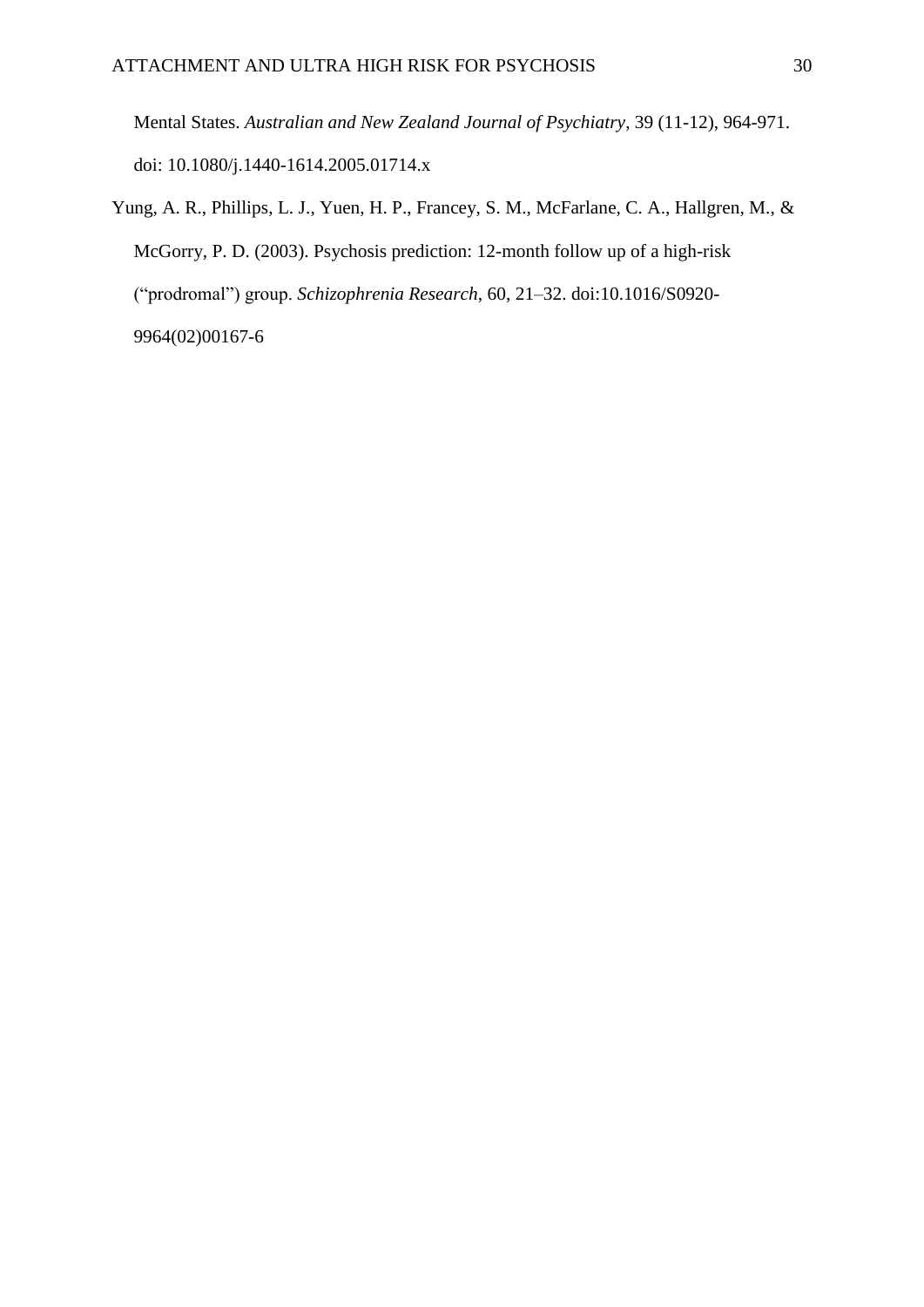# Table 1

*A comparison of sociodemographic characteristics between Ultra High Risk Individuals and* 

*Healthy Volunteers.*

| Sociodemographic characteristics                   | <b>UHR</b><br>$(n=60)$     | <b>HV</b><br>$(n=60)$      | P-value <sup>c</sup> |  |  |
|----------------------------------------------------|----------------------------|----------------------------|----------------------|--|--|
| Age at study entry, years<br>median (min, max, SD) | 19.89 (16.41, 30.21, 2.38) | 22.60 (16.18, 35.57, 5.68) | $< 0.001^a$          |  |  |
| Gender $n$ (%)                                     |                            |                            |                      |  |  |
| Male                                               | 31(51.7)                   | 26 (43.3%)                 |                      |  |  |
| Female                                             | 29 (48.3%)                 | 34 (56.7%)                 | 0.581 <sup>b</sup>   |  |  |
| <b>Ethnicity</b> n $(\%)$ :                        |                            |                            |                      |  |  |
| White                                              | 56 (93.3)                  | 55 (91.7%)                 |                      |  |  |
| Mixed                                              | 2(3.3)                     | $2(3.3\%)$                 | 1.000 <sup>b</sup>   |  |  |
| Asian                                              | 1(1.7)                     | $2(3.3\%)$                 |                      |  |  |
| <b>Black</b>                                       | 1(1.7)                     | 1(1.7%)                    |                      |  |  |
| <b>Marital status</b> $n$ (%) (†4)                 |                            |                            |                      |  |  |
| Single                                             | 49 (81.7)                  | 42(70.0)                   |                      |  |  |
| Married/in partnership                             | 7(11.7)                    | 17(28.3)                   | 0.050 <sup>b</sup>   |  |  |
| Divorced/dissolved                                 | 0(0)                       | 1(1.7)                     |                      |  |  |
| Occupational status $n$ (%) (†7)                   |                            |                            |                      |  |  |
| Unemployed                                         | 20 (33.3%)                 | 8 (13.3%)                  |                      |  |  |
| Employed                                           | 8 (13.3%)                  | 27 (45.0%)                 | 0.006 <sup>b</sup>   |  |  |
| <b>Students</b>                                    | 25(41.7)                   | 25(41.7)                   |                      |  |  |

|  | <i>Note.</i> UHR = ultra high risk; HV=healthy volunteers; SD=standard deviation; n=number; |  |
|--|---------------------------------------------------------------------------------------------|--|
|  |                                                                                             |  |

†=Number of missing observations in brackets; ‡= 'White ethnicity' refers to subjects who are White British, White Irish, or other White backgrounds. 'Mixed ethnicity' refers to those who are White and Black Caribbean, mixed White and Black African, mixed White and Asian, or any other mixed backgrounds. 'Asian ethnicity' refers to those who are Indian or Chinese. 'Black ethnicity' refers to subject from any Black backgrounds.  $a =$  Independent samples t-test;  $\bar{b}$  = Fisher's exact test;  $\bar{c}$  = All p-values were corrected for multiple comparisons using the method suggested by Benjamini and Hochberg (1995).

Table 2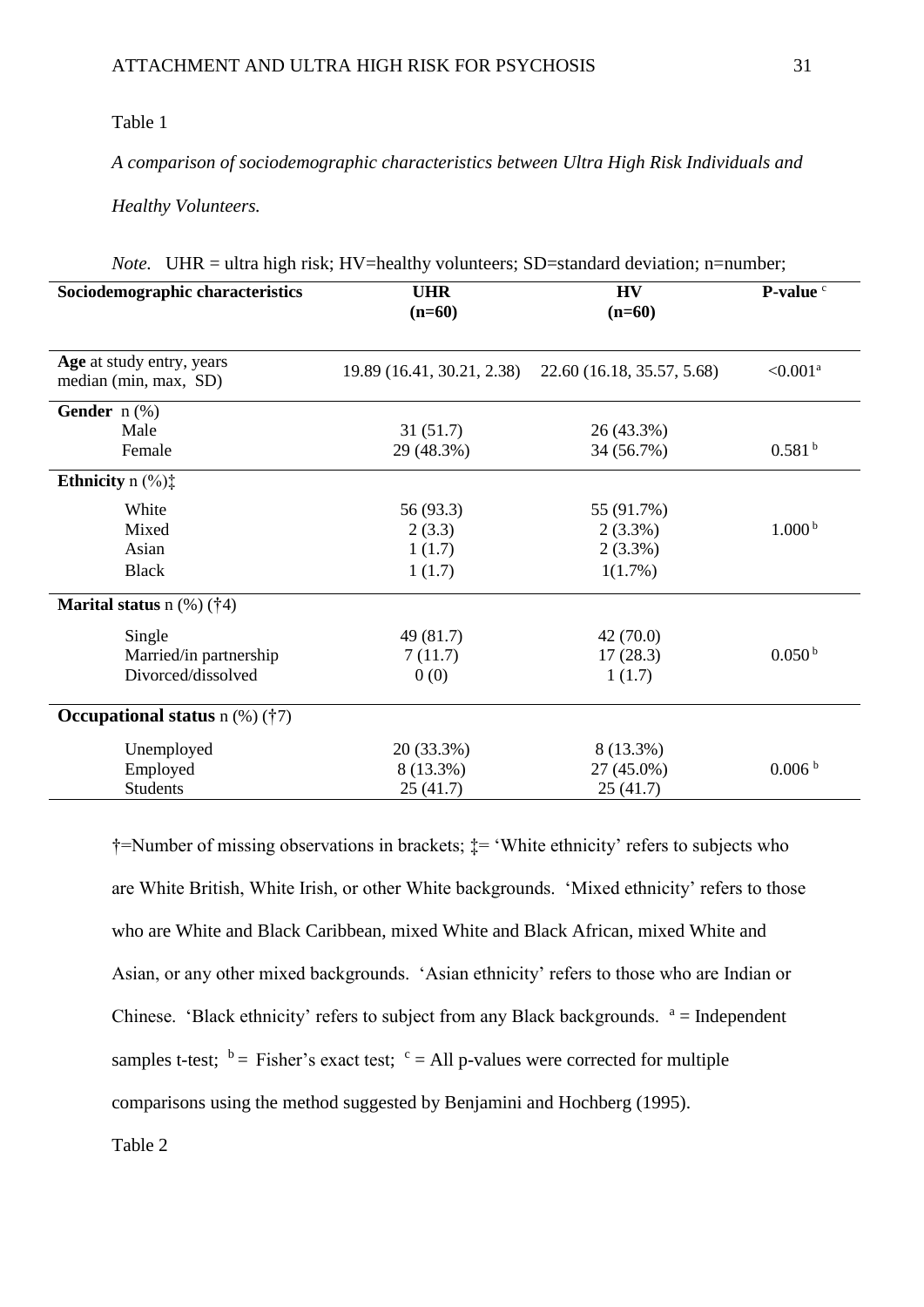*Mean scores, standard deviations, standard errors and p values for the questionnaire battery for Ultra High Risk Individuals and Healthy Volunteers*

|                           |             | <b>UHR</b> |             | <b>HV</b>  |                 |
|---------------------------|-------------|------------|-------------|------------|-----------------|
|                           | <b>Mean</b> | SD (SE)    | <b>Mean</b> | $SD$ (SE)  | P values $a, b$ |
|                           |             |            |             |            |                 |
| Attachment anxiety        | 1.85        | 0.67(0.10) | 0.73        | 0.53(0.07) | p < 0.001       |
| Attachment avoidance      | 1.64        | 0.30(0.04) | 1.24        | 0.34(0.04) | p < 0.001       |
| Depression                | 29.9        | 12.8(1.82) | 6.65        | 6.46(0.83) | p < 0.001       |
| Anxiety                   | 28.9        | 11.8(1.64) | 8.46        | 8.03(1.04) | p < 0.001       |
| Schizotypy social anxiety | 13.6        | 6.44(0.98) | 5.03        | 4.66(0.60) | p < 0.001       |
| Schizotypy paranoia       | 11.3        | 6.11(0.93) | 3.22        | 3.43(0.44) | p < 0.001       |
| Schizotypy anomalous      | 7.72        | 6.44(0.98) | 3.03        | 3.78(0.49) | p < 0.001       |
| experiences               |             |            |             |            |                 |
| Trauma                    | 4.57        | 7.18(1.03) | 1.12        | 3.43(0.44) | $p = 0.003$     |

*Note.*  $a =$  Wilcoxon rank test with continuity correction; SE = Standard Error;  $b =$  All pvalues were corrected for multiple comparisons using the method suggested by Benjamini and Hochberg (1995)